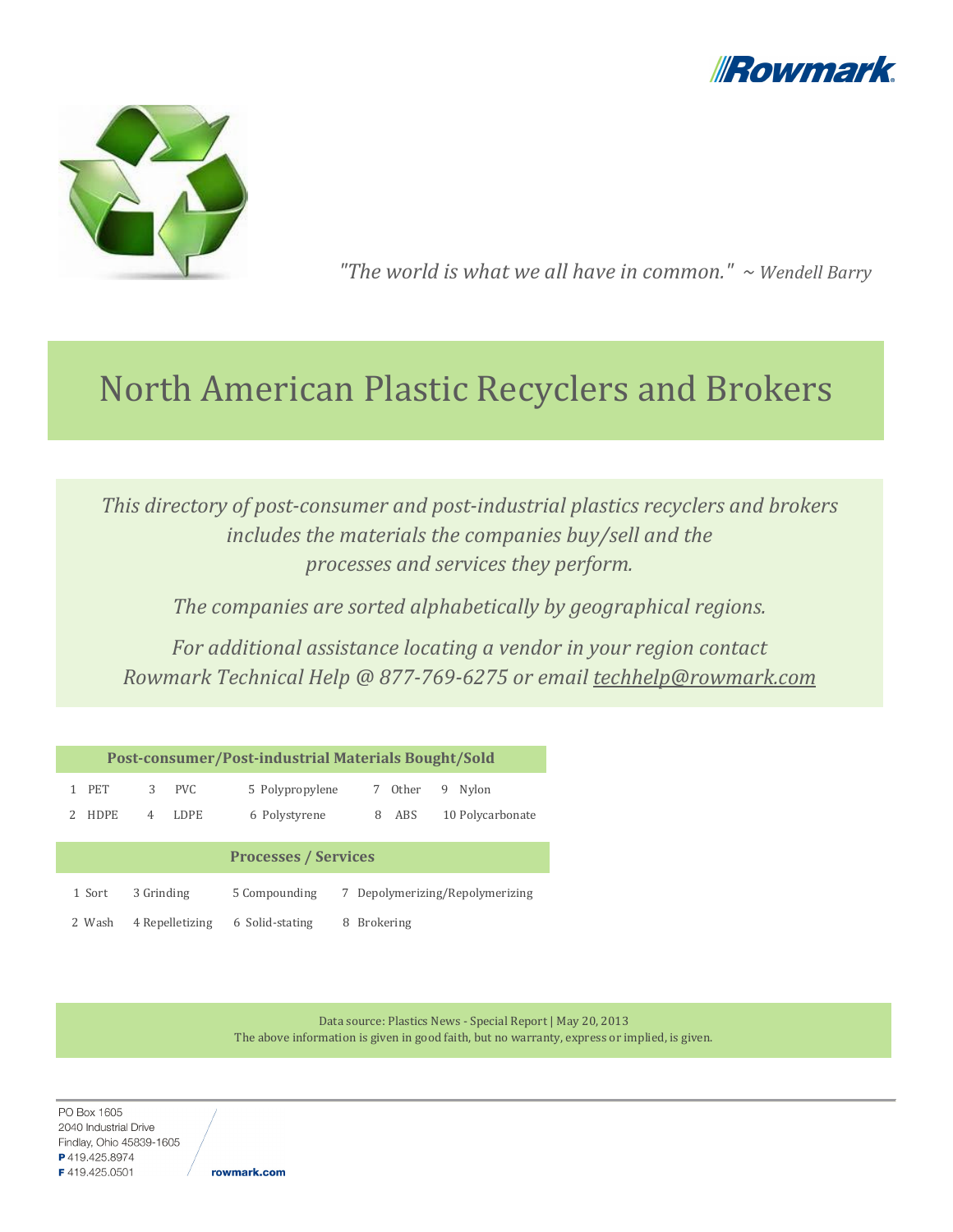

### **NORTH EAST REGION**

| <b>Company</b>                                                                                | <b>Phone</b> | Web                      | <b>Materials</b>              | <b>Services</b> |
|-----------------------------------------------------------------------------------------------|--------------|--------------------------|-------------------------------|-----------------|
| <b>Arthur Products LLC</b><br>57 Dartmoor<br>Enfield, CT 06082                                | 860.698.9494 | N/A                      | 1, 2, 3, 4, 5, 7, 10          | 1, 3, 4, 5, 8   |
| <b>Aaron Industries Corp.</b><br>20 Mohawk Drive<br>Leominster, MA 01453                      | 978.534.6135 | aaroninc.com             | 2, 4, 5, 6                    | 3, 4, 5, 8      |
| Bosgen Inc.<br>288 Walnut St. / Ste. 410<br>Newton, MA 02460                                  | 617.928.0888 | bosgen.com               | 1, 2, 3, 4, 5, 6, 7, 8, 9, 10 | 1, 2, 3, 8      |
| <b>CSI Plastics Inc.</b><br>697 Main St.<br><b>Holden, MA 01520</b>                           | 508.829.7353 | csiplastics.com          | 7, 8, 9, 10                   | 8               |
| Lacerta Group Inc.<br>360 Forbes Blvd.<br>Mansfield, MA 02048                                 | 508.339.3312 | lacerta.com              | 1, 3, 6, 10                   | 1, 3, 8         |
| <b>Polychem USA Inc.</b><br>132 Central Street Ste.102<br>Foxboro, MA 02035                   | 508.543.2490 | polychem-usa.com         | 1, 2, 3, 4, 5, 6, 7, 8, 9, 10 | 3, 4            |
| PolyTrade Inc.<br>1035 B Providence Road<br>Whitinsville, MA 01588                            | 508.234.7400 | polytrade.com            | 1, 2, 3, 4, 5, 6, 7, 8, 9, 10 | 8               |
| <b>Pro Pel Plastech Inc.</b><br>378 Long Plain Road<br>South Deerfield, MA 01373              | 413.665.3379 | pro-pel.com              | 1, 2, 3, 4, 5, 6, 7, 8, 9     | 1, 3, 4, 5, 8   |
| <b>Canusa Hershman Recycling</b><br>45 Northeast Industrial Drive<br>Branford, CT 06405       | 203.488.0887 | chrecycling.com          | 1, 2, 3, 4, 5, 6, 7, 8, 9     | 1, 3, 8         |
| <b>Adirondack Plastics &amp;</b><br>Recycling Inc.<br>453 County Route 45<br>Argyle, NY 12809 | 518.638.8960 | plasticsworldwide.com    | 1, 2, 3, 4, 5, 6, 7, 8, 9, 10 | 1, 3, 8         |
| <b>Blackrock Plastics LLC</b><br>1375 Broadway / Third Floor<br>New York, NY 10018            | 646.536.3417 | blackrockplastics.com    | 1, 2, 3, 4, 5, 6, 7, 8, 9, 10 | 1, 2, 3, 8      |
| <b>David's Plastic Trading Inc.</b><br>31-20 55th Street<br>Woodside, NY 11377                | 646.331.2988 | davidsplastic.com        | 1, 2, 3, 4, 5, 6, 7, 8, 9, 10 | 8               |
| <b>Industrial Materials Recycling</b><br>95 Dorothy Street<br>Buffalo, NY 14206               | 716.464.3163 | industrial-recycling.com | 1, 2, 3, 4, 5, 6, 7, 8, 9     | 1, 3, 4, 8      |
| <b>Domino Plastics Co. Inc.</b><br>12-7 Technology Drive<br>Setauket, NY 11733                | 631.751.1995 | domplas.com              | 1, 2, 3, 4, 5, 6, 7, 8, 9, 10 | 8               |
| <b>Gianco Environmental Svcs.</b><br>37 N. Grand Blvd.<br>Brentwood, NY 11717                 | 631.952.9900 | gianco.com               | 1, 2, 3, 4, 5, 6, 7, 8, 9     | 3, 4, 8         |
| <b>GP Harmon Recycling LLC</b><br>2 Jericho Plaza / Suite 210<br>Jericho, NY 11753            | 800.645.6158 | gpharmon.com             | 1, 2, 3, 4, 5, 6, 7, 8, 9     | 1, 8            |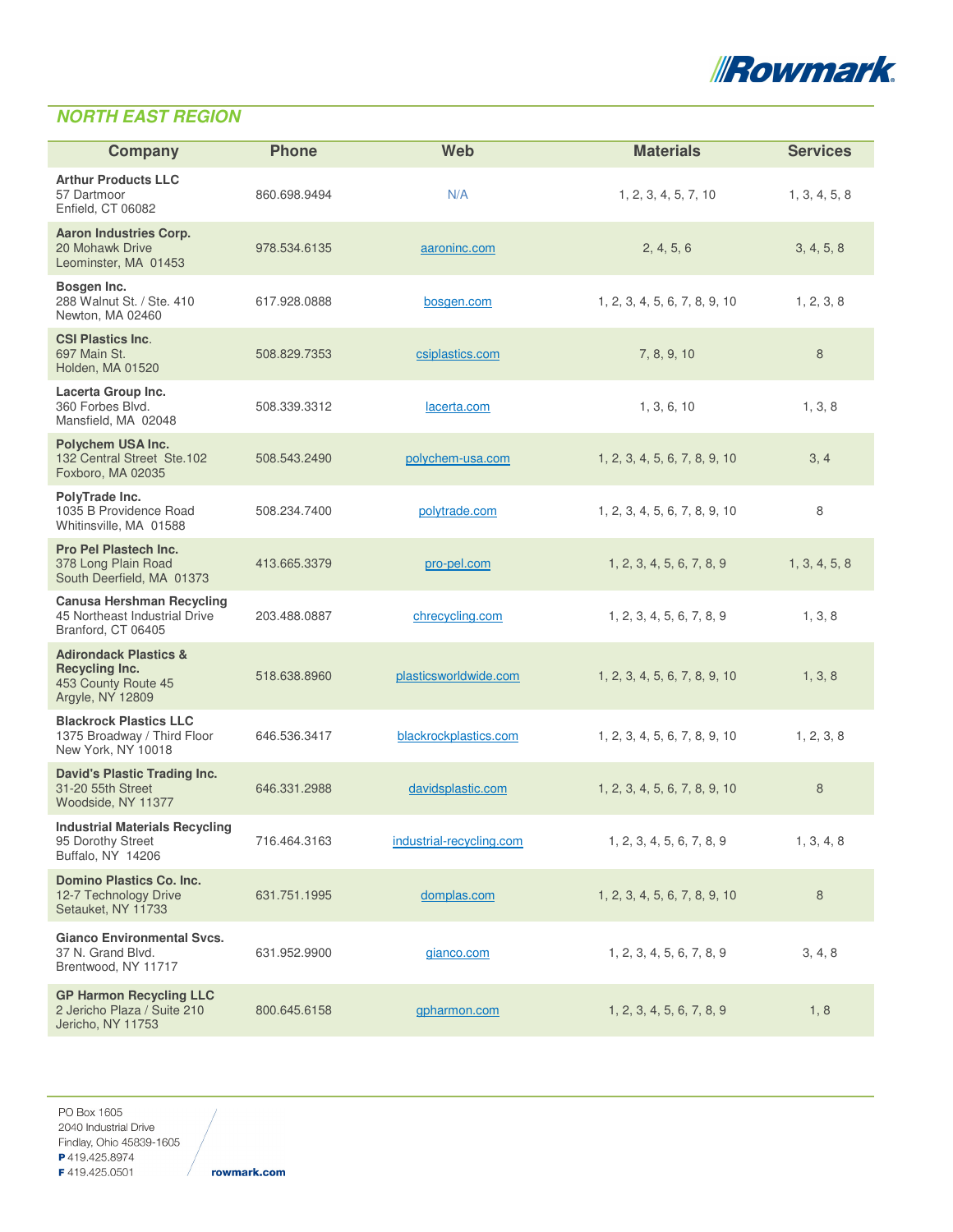

# **Northeast (cont.)**

| <b>JCS Distribution Inc.</b><br>200 Route 32<br>Central Valley, NY 10930               | 845.928.8338 | N/A                       | 1, 2, 3, 4, 5, 6, 8, 9, 10    | 8                |
|----------------------------------------------------------------------------------------|--------------|---------------------------|-------------------------------|------------------|
| K & B Plastic Industries Inc.<br>1 Main Street<br>Blodgett Mills, NY 13738             | 607.756.7732 | N/A                       | 1, 2, 3, 4, 5, 6, 7, 8, 9, 10 | 1, 3, 8          |
| Lahr Recycling & Resins Inc.<br>164 Daley Road<br>Fairport, NY 14450                   | 585.425.8608 | lahrplastics.com          | 1, 2, 3, 4, 5, 6, 7, 8, 9     | 1, 3, 4, 5       |
| <b>Marsh Plastics</b><br>4043 Maple Road<br>Amherst, NY 14226                          | 716.834.6500 | marshplastics.com         | 1, 2, 4, 5, 6, 7, 8, 9, 10    | 3, 4, 5, 8       |
| <b>MBJM Sales Corporation</b><br>100 W. Park Avenue / Ste. 307<br>Long Beach, NY 11561 | 516.889.0954 | N/A                       | 1, 2, 3, 4, 5, 6, 7, 8, 9, 10 | 8                |
| <b>Rochester Recycling LLC</b><br>851 West Avenue / Bldg. 17<br>Rochester, NY 14611    | 585.254.8157 | N/A                       | 1, 2, 3, 4, 5, 6, 7, 8, 9     | 1, 3             |
| <b>B. Schoenberg &amp; Company</b><br>345 Kear Street<br>Yorktown, NY 10598            | 914.962.1200 | bschoenberg.info          | 1, 2, 3, 4, 5, 6, 7, 8, 9, 10 | 1, 2, 3, 4, 5, 8 |
| <b>Shuman Plastics Inc.</b><br>35 Neoga Street<br>Depew, NY 14043                      | 716.685.2121 | shuman-plastics.com       | 1, 2, 3, 4, 5, 6, 7, 8, 9, 10 | 3, 4, 5, 8       |
| <b>UltrePET LLC</b><br>136 C Fuller Road<br>Albany, NY 12205                           | 518.459.1080 | ultrepet.com              | 1, 2, 5                       | 1, 2, 3, 4       |
| <b>Universal Composites Inc.</b><br>97 Sawtooth Cove<br>Port Jefferson, NY 11777       | 631.969.1050 | scrappvc.com              | 1, 2, 3, 4, 5, 6, 7, 8, 9, 10 | 1, 8             |
| Bergen Polymers Inc.<br>221 Hawthorne Avenue<br>Gilbertsville, PA 19525                | 610.473.9990 | bergenpolymers.com        | 1, 2, 3, 4, 5, 6, 7, 8, 9     | 8                |
| <b>BJM Industries Inc.</b><br>12478 U.S. Route 422<br>Kittanning, PA 16201             | 724.548.2440 | bjmindustries.com         | 1, 2                          | 1, 3             |
| <b>Dart Container Corporation</b><br>60 E. Main Street<br>Leola, PA 17540              | 717.656.2236 | dartcontainer.com         | 6                             | N/A              |
| <b>Good Works Reprocessing</b><br>9 McFadden Road<br>Easton, PA 18045                  | 610.923.3607 | goodworksreprocessing.com | 1, 2, 3, 4, 5, 6, 10          | 1, 3, 4, 5       |
| <b>Graham Recycling Company</b><br>505 Windsor Street<br>York, PA 17403                | 717.849.8651 | grahampackaging.com       | 2                             | 1, 4             |
| <b>KJ Plastics Incorporated</b><br>415 N. Broad Street<br>Lansdale, PA 19446           | 215.361.8222 | kiplastics.net            | 1, 2, 3, 4, 5, 6, 7, 8, 9, 10 | 3, 4, 5, 8       |
| L & P Plastics Company<br>2035 Stone Bridge Court<br>Harrison City, PA 15636           | 724.325.2260 | N/A                       | 2, 3, 4, 5, 6, 7, 8, 9, 10    | 3                |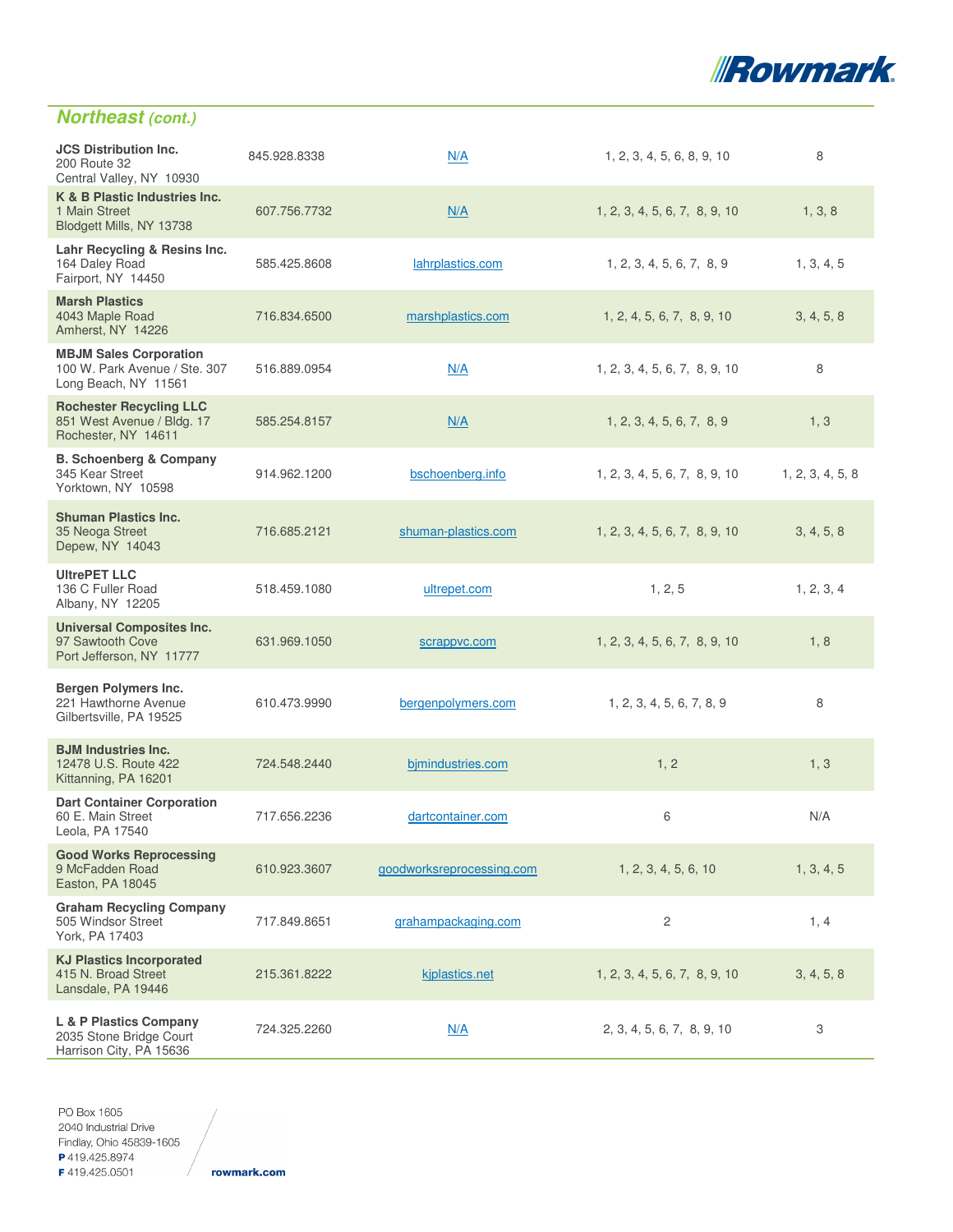

### **Northeast (cont.)**

| <b>National Plastics &amp; Mfg.</b><br>11 McFadden Road<br>Easton, PA 18045             | 610.250.7800 | natplasticsinc.com | 1, 2, 3, 4, 5, 6, 7, 10       | 1, 3, 4, 5, 8 |
|-----------------------------------------------------------------------------------------|--------------|--------------------|-------------------------------|---------------|
| <b>Palmer Plastics Inc.</b><br>2906 William Penn Highway<br>Easton, PA 18045            | 610.330.9900 | natplasticsinc.com | 1, 2, 3, 4, 5, 6, 7, 8        | 1, 3, 4, 5    |
| PGA Inc.<br>PO Box 341<br>White Haven, PA 18661                                         | 570.443.0308 | pga-inc.net        | 1, 2, 3, 4, 5, 6, 7, 8, 9, 10 | 1, 3, 8       |
| <b>RBW Technologies Inc.</b><br>433 Hartman Road<br>Evans City, PA 16033                | 724.452.8440 | rbw.com            | 1, 2, 3, 4, 5, 6, 7, 8, 9, 10 | 3, 4, 5, 8    |
| <b>R &amp; M International Sales</b><br>570 Bethlehem Pike<br>Fort Washington, PA 19034 | 215.793.9155 | rmintl.com         | 1, 2, 3, 5, 6, 7, 8, 9        | 8             |
| <b>Ultra-Poly Corporation</b><br>102 Demi Road<br>Portland, PA 18351                    | 570.897.7500 | ultra-poly.com     | 2, 4, 5                       | 3, 4, 5, 8    |
| <b>Plastics Group of America</b><br>1112 River Street<br>Woonsocket, RI 02895           | 401.767.2700 | plasticsgroup.com  | 2, 4, 5, 6, 8, 9, 10          | 3, 4, 5, 8    |

### **MIDWEST REGION**

| Company                                                                                          | <b>Phone</b> | Web                    | <b>Materials</b>              | <b>Services</b>  |
|--------------------------------------------------------------------------------------------------|--------------|------------------------|-------------------------------|------------------|
|                                                                                                  |              |                        |                               |                  |
| <b>Intercontinental Export Import</b><br>8815 Center Park Drive / Ste. 400<br>Columbia, MD 21045 | 410.674.5600 | ieiplastics.com        | 1, 2, 3, 4, 5, 6, 7, 8, 9, 10 | 1, 2, 3, 4, 5, 8 |
| <b>CM Polymers Incorporated</b><br>25 Long Ridge Road<br>Montvale, NJ 07645                      | 201.930.9270 | N/A                    | 1, 2, 3, 4, 5, 6, 7, 8, 9, 10 | 2, 3, 8          |
| <b>Custom Resins</b><br>55 Haul Road<br>Wayne, NJ 07470                                          | 973.694.4141 | nylene.com             | 7, 9, 10                      | 3, 4, 5, 6, 7    |
| <b>Eden Rock Recycling Inc.</b><br>1801 Eden Road<br>Millville, NJ 08332                         | 856.327.8888 | N/A                    | 2, 3, 4, 5                    | 2, 3             |
| <b>Ekman Recycling Inc.</b><br>1608 Route 88 W. Suite 301<br>Brick, NJ 08724                     | 732.202.9500 | ekmanrecycling.com     | 1, 2, 4, 5, 6, 7, 8, 10       | 1, 8             |
| <b>Faith Group Company Inc.</b><br>195 Route 9 Suite 205<br>Manalapan, NJ 07726                  | 732.431.1326 | faith-group.com        | 1, 2, 4, 5, 6, 7, 8, 9, 10    | 1, 3, 4, 8       |
| Foam Pack Ind. / Padis Inc. Div.<br>72 Fadem Road<br>Springfield, NJ 07081                       | 973.376.3700 | foampackindustries.com | 6                             | 3                |
| <b>Lakeland Polymers LLC</b><br>310 Main St. / Ste. E<br>Boonton, NJ 07005                       | 973.316.9150 | lakelandpolymers.com   | 1, 2, 3, 4, 5, 8, 9, 10       | 8                |

PO Box 1605 2040 Industrial Drive Findlay, Ohio 45839-1605 P419.425.8974 F419.425.0501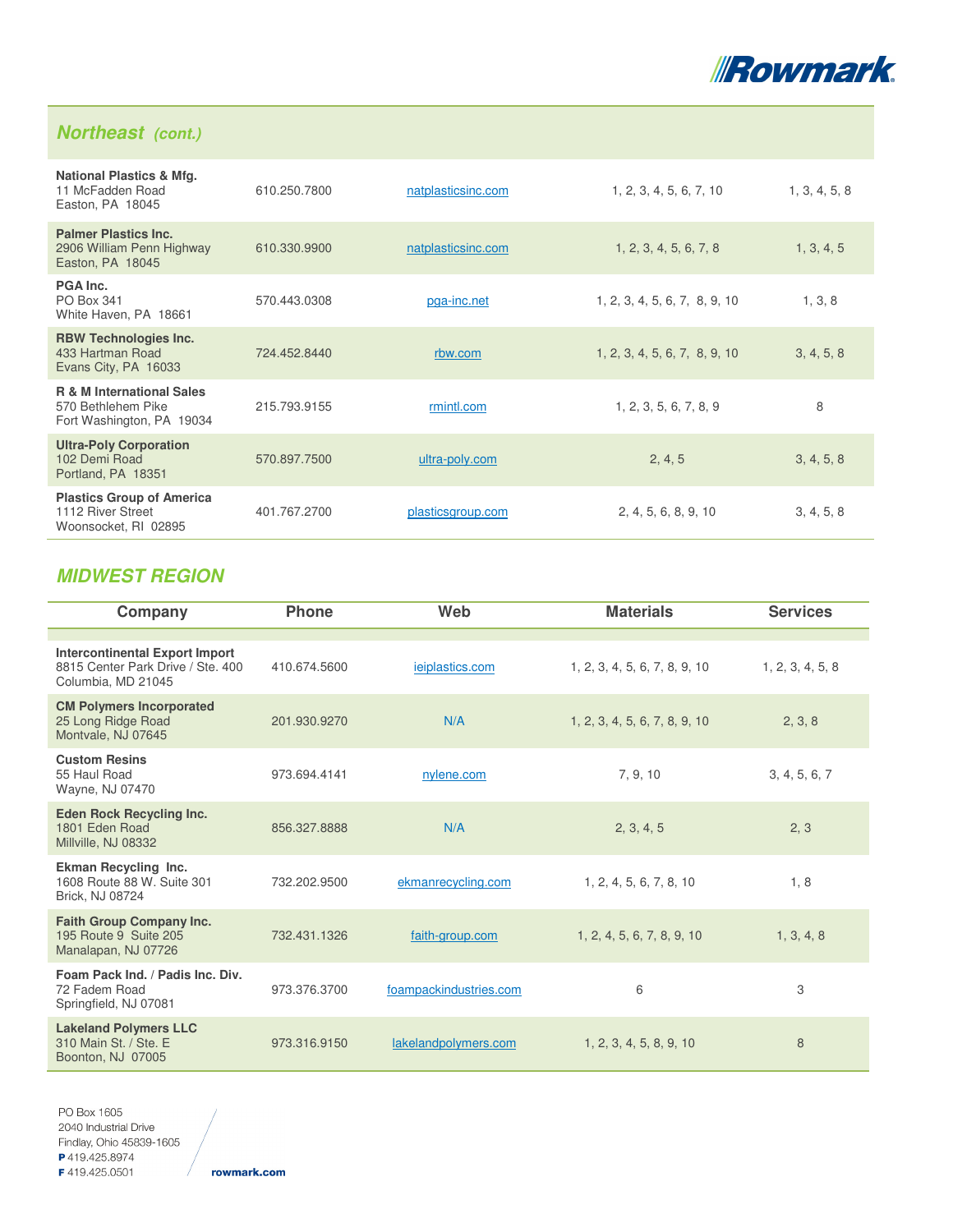

### **Midwest (cont.)**

| <b>Lion Extruding Corporation</b><br>106 Rutherford Street<br>Newark, NJ 07105       | 973.344.4648 | N/A                 | 1, 2, 3, 4, 5, 6, 7, 8, 9, 10 | 1, 3, 5, 8       |
|--------------------------------------------------------------------------------------|--------------|---------------------|-------------------------------|------------------|
| <b>Pegasus Plastics</b><br>277 Fairfield Road / Ste. 102<br>Fairfield, NJ 07004      | 888.665.5888 | pegasusplastics.com | 1, 2, 3, 4, 5, 6, 7, 8, 9, 10 | 1, 8             |
| <b>Recycle Inc. East</b><br>20-A Harmich Road<br>South Plainfield, NJ 07080          | 908.756.2200 | recycleinc.net      | $\overline{2}$                | 1, 2, 3, 4, 5, 8 |
| <b>RL Plastics Incorporated</b><br>15 Pembroke Trail<br>Upper Saddle River, NJ 07458 | 201.825.3566 | N/A                 | 1, 4, 5, 9                    | 8                |
| Klöckner Pentaplast Group<br>3585 Klockner Road<br>Gordonsville, VA 22942            | 540.832.3600 | kpfilms.com         | 1, 2, 3                       | 2, 3, 8          |

# **GREAT LAKES REGION**

| Company                                                                              | <b>Phone</b> | Web                      | <b>Materials</b>              | <b>Services</b>  |
|--------------------------------------------------------------------------------------|--------------|--------------------------|-------------------------------|------------------|
| <b>Adams Plastics LP</b><br>501 N. Homan Ave.<br>Chicago, IL 60624                   | 773.533.0300 | adamsplastics.com        | 1, 2, 3, 4, 5, 6, 7, 8, 10    | 1, 3, 4, 5, 8    |
| <b>ERC Plastic Scrap Recovery</b><br>33289 N. 1500 Avenue<br>Spring Valley, IL 61362 | 815.894.2038 | plasticscraprecovery.com | 1, 2, 3, 4, 5, 6, 7, 8, 9     | 8                |
| <b>Green Earth Plastic Recycling</b><br>711 E. Benton Street<br>Joliet, IL 60432     | 815.727.3739 | geplasticrecycling.com   | 2, 4, 5                       | 1, 2, 3, 4, 5, 8 |
| Kasha Industries Inc.<br>1 Plastics Lane<br>Grayville, IL 62844                      | 618.275.2511 | kashaindustries.com      | 2, 4, 5, 6, 7, 8, 9, 10       | 3, 4, 5, 8       |
| <b>KT Advancetec Inc.</b><br>4851 W. 115th Street<br>Alsip, IL 60803                 | 708.388.8200 | ktadvancetec.com         | 1, 2, 3, 4, 5, 6, 7, 8, 9     | 1, 3, 8          |
| <b>Maine Plastics Inc.</b><br>1817 Kenosha Road<br>Zion, IL 60099                    | 847.379.9100 | maineplastics.com        | 1, 2, 3, 4, 5, 6, 7, 8, 9, 10 | 1, 3             |
| <b>Mervis Industries Inc.</b><br>3295 E. Main St.<br>Danville, IL 61834              | 217.442.5300 | mervis.com               | 1, 2, 3, 4, 5, 6, 7, 8, 10    | 1, 3, 4, 8       |
| <b>Midstate Salvage Corp.</b><br>1402 W. South Street<br>Taylorville, IL 62568       | 217.824.6047 | midstatesalvagecorp.com  | 1, 2, 4                       | $\mathbf{1}$     |
| <b>Midwest Exchange Enterprises</b><br>4012 Morrison Drive<br>Gurnee, IL 60031       | 847.599.9595 | midwestexchangeinc.com   | 1, 2, 4, 5, 6, 9              | 1, 2, 3, 5, 8    |
| <b>MRC Polymers Inc.</b><br>3535 W. 31st Street<br>Chicago, IL 60623                 | 773.890.9000 | mrcpolymers.com          | 1, 2, 3, 4, 5, 6, 7, 8, 9, 10 | 1, 2, 3, 4, 5    |

PO Box 1605 2040 Industrial Drive Findlay, Ohio 45839-1605 P419.425.8974 F419.425.0501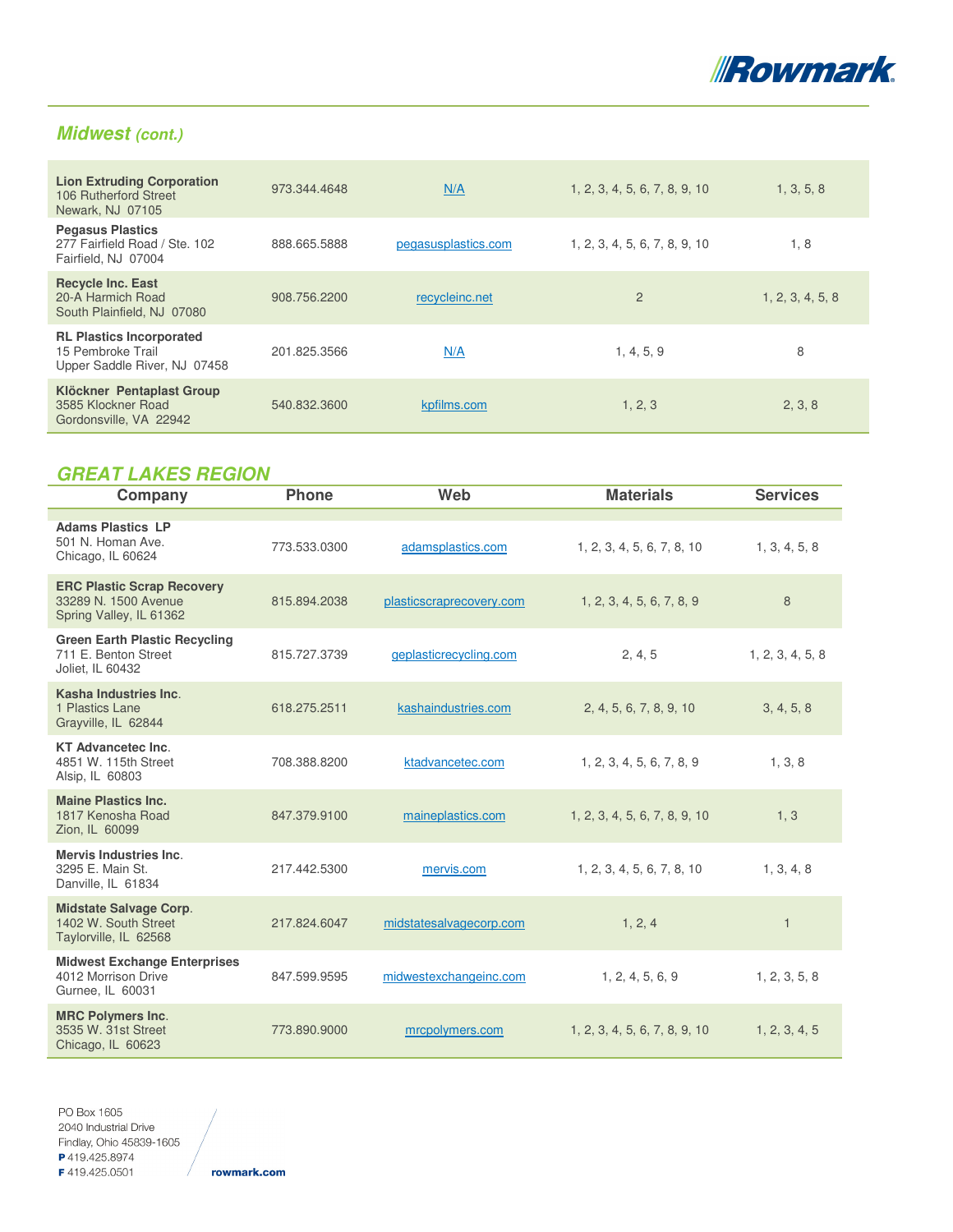

| <b>Parc Corporation</b><br>1415 Enterprise Drive<br>Romeoville, IL 60446                          | 815.372.3500 | parcusa.com              | 1, 2, 3, 4, 5, 6, 7, 8, 9, 10 | 1, 2, 3, 4, 5    |
|---------------------------------------------------------------------------------------------------|--------------|--------------------------|-------------------------------|------------------|
| <b>Recycling Solutions Inc.</b><br>1850 Estes Avenue<br>Elk Grove Village, IL 60007               | 847.593.7150 | werecycleplastic.com     | 1, 2, 3, 4, 5, 6, 7, 8, 9, 10 | 1, 3, 4, 5, 8    |
| H. Sattler Plastics Co. Inc.<br>5410 W. Roosevelt Road<br>Chicago, IL 60644                       | 312.733.2900 | sattlerplastics.com      | 1, 2, 3, 4, 5, 6, 7, 8, 9, 10 | 1, 3, 8          |
| <b>TM Trade Group Inc.</b><br>123 W. Madison St. / Ste. 806-105<br>Chicago, IL 60602              | 773.870.5831 | tmtradegroup.com         | 1, 2, 3, 4, 5, 6, 7, 8, 9     | 8                |
| <b>Butler-MacDonald Inc.</b><br>5955 W. 80th Street<br>Indianapolis, IN 46278                     | 317.872.5115 | butlermacdonald.com      | 1, 2, 3, 4, 5, 6, 7, 8, 9, 10 | 1, 3, 4          |
| <b>East-Terra Supply LLC</b><br>2525 N. Shadeland Avenue<br>Building 50<br>Indianapolis, IN 46219 | 812.645.4816 | east-terra.com           | 1, 2, 3, 4, 5, 6, 7, 8, 9, 10 | 1, 3, 8          |
| Indiana Polymers Inc.<br>333 W. 806 N.<br>Valpariso, IN 46385                                     | 219.762.9550 | indianapolymers.com      | 2, 3, 4, 5, 6, 8, 9, 10       | 8                |
| Inplas Recycling Inc.<br>205 Brown Street<br>Lawrenceburg, IN 47025                               | 812.537.2070 | inplasrecycling.com      | 1, 2, 3, 4, 5, 6, 7, 8, 9, 10 | 1, 2, 3, 4, 5, 8 |
| <b>Jadcore Incorporated</b><br>300 N. Fruitridge Avenue<br>Terre Haute, IN 47803                  | 812.234.2724 | jadcore.com              | 1, 2, 4, 5, 6, 7, 8, 9, 10    | 1, 2, 3, 4, 5, 8 |
| <b>Plastic Recycling Inc.</b><br>2015 S. Pennsylvania Street<br>Indianapolis, IN 46225            | 317.780.6100 | plastic-recycling.net    | 2, 3, 4, 5, 6, 10             | 1, 2, 3, 4, 5, 8 |
| <b>QTR Incorporated</b><br>2301 St. Joseph Industrial Park Dr.<br>Evansville, IN 47719            | 812.429.0901 | customcompounding.com    | 1, 7, 8, 10                   | 4, 5             |
| <b>Champion Polymer Recycling</b><br>2600 Corporate Drive<br>Winchester, KY 40391                 | 859.745.6747 | infiltratorsystems.com   | 2, 4, 5, 6                    | 1, 3, 4, 5       |
| <b>Deliro Polymers Incorporated</b><br>3412 Eastside Drive<br>Louisville, KY 40220                | 502.499.5415 | N/A                      | 1, 2, 4, 5, 7                 | 8                |
| <b>Mid Continent Plastics Inc.</b><br>100 Quality Street<br>Munfordville, KY 42765                | 630.739.8000 | midcontinentplastics.com | 2, 4, 5, 6, 7, 8, 9, 10       | $\boldsymbol{8}$ |
| <b>XSResen Incorporated</b><br>10502 Mountain Ash Lane<br>Prospect, KY 40059                      | 502.423.7371 | N/A                      | 1, 2, 3, 4, 5, 6, 7, 8, 9, 10 | 8                |
| <b>American Commodities Inc.</b><br>2945 Davidson Road<br>Flint, MI 48506                         | 810.767.3800 | aciplastics.com          | 2, 3, 5, 8, 9, 10             | 1, 2, 3, 4, 5, 8 |
| Alloy Exchange Inc.<br>300 Rockford Park Drive<br>Rockford, MI 49341                              | 616.863.0640 | alloyexchangeinc.com     | 7,8                           | 3, 4, 5, 8       |
|                                                                                                   |              |                          |                               |                  |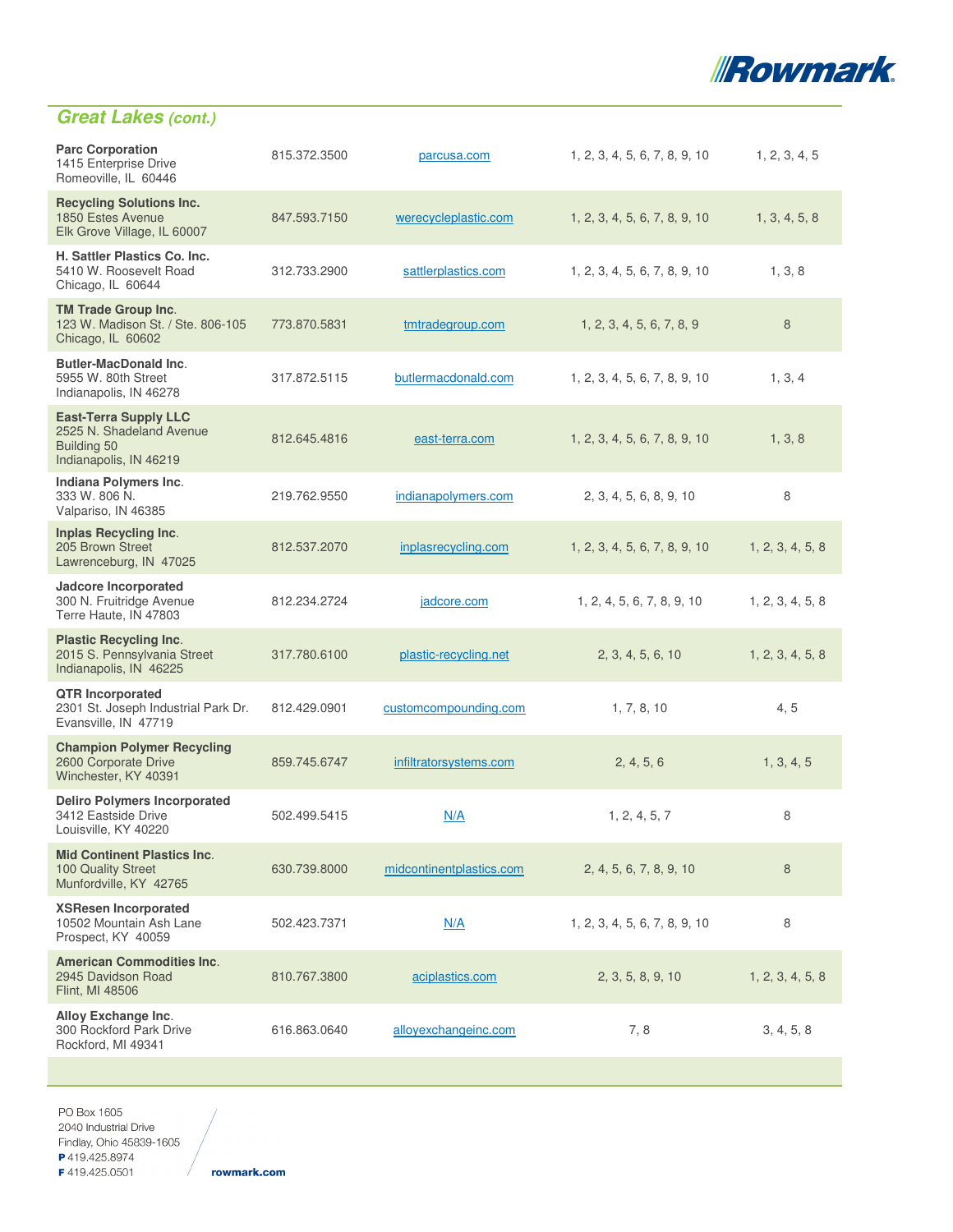

| <b>Bata Plastics Inc.</b><br>1001 40th Street SE<br>Grand Rapids, MI 49508                           | 616.452.5300 | bataplastics.com         | 1, 2, 3, 4, 5, 6, 7, 8, 9, 10 | 1, 2, 3, 4, 5, 7,8 |
|------------------------------------------------------------------------------------------------------|--------------|--------------------------|-------------------------------|--------------------|
| <b>Clean Tech Incorporated</b><br>500 Dunham Street<br>Dundee, MI 48131                              | 734.529.2475 | cleantechrecycling.com   | 1, 2, 4, 10                   | 1, 2, 3, 4, 5      |
| <b>Destiny Plastics Incorporated</b><br>2121 Stoutenberg Road<br>Deckerville, MI 48427               | 734.529.2475 | cleantechrecycling.com   | 1, 2, 4, 10                   | 1, 2, 3, 4, 5      |
| Franklin Iron & Metal Co. Inc.<br>1525 Hill Brady Road<br>Battle Creek, MI 49015                     | 269.966.8851 | franklin-scrap.com       | 1, 2, 4, 5, 8, 9, 10          | 1, 3, 8            |
| <b>General Mill Supply Company</b><br>50690 General Mill Drive<br>Wixom, MI 48393                    | 248.668.0800 | www.genmill.com          | 1, 2, 4, 5, 6, 8, 9, 10       | 1, 3, 8            |
| Industrial Resin Recycling Inc.<br>1480 Grand Oaks Drive<br>Howell, MI 48843                         | 517.548.4140 | industrialresin.com      | 1, 2, 3, 4, 5, 6, 7, 8, 9     | 1, 3, 4, 5         |
| <b>McDunnough Inc.</b><br>340 N. Fenway Drive<br>Fenton, MI 48430                                    | 734.449.4008 | mcdunnough.com           | 1, 2, 3, 4, 5, 6, 7, 8, 9, 10 | 1, 2, 3, 4, 5, 8   |
| <b>Midland Compounding &amp;</b><br><b>Consulting</b><br>3802 James Savage Road<br>Midland, MI 48642 | 989.495.9367 | midlandcompounding.com   | 2, 4, 5, 6, 8, 9, 10          | 3, 4, 5, 8         |
| <b>Peter Feamster &amp; Associates</b><br>50150 E. Russell Schmidt Blvd.<br>Chesterfield, MI 48051   | 586.949.5788 | pfa-recycling.com        | 2, 3, 4, 5, 6, 7, 8, 9, 10    | 1, 3, 8            |
| <b>Petoskey Plastics Inc.</b><br>1 Petoskey Street<br>Petoskey, MI 49770                             | 231.347.2602 | petoskeyplastics.com     | 2, 4                          | 1, 2, 4, 8         |
| <b>Scrap Masters Incorporated</b><br>500 W. Madison<br>Manchester, MI 48158                          | 734.475.0404 | smiplastics.com          | 1, 2, 4, 5, 6, 8, 9           | 3, 4, 8            |
| <b>Uniplas Incorporated</b><br>12654 W. 10 Mile Road<br>South Lyon, MI 48178                         | 248.486.1449 | uniplasinc.com           | 2, 4, 5, 6, 7, 8, 9, 10       | 3, 4, 5, 8         |
| <b>United Plastics Incorporated</b><br>1227 Garfield Avenue<br>Flint, MI 48505                       | 810.238.2186 | unitedplasticsinc.com    | 1, 2, 3, 4, 5, 6, 8, 9, 10    | 1, 2, 3, 8         |
| <b>UPCycle Polymers LLC</b><br>7290 Kensington Road<br>Brighton, MI 48116                            | 248.446.8750 | N/A                      | 1, 2, 3, 4, 5, 6, 7, 8, 9, 10 | 8                  |
| <b>West Michigan Compounding</b><br>1300 Moore Drive<br>Greenville, MI 48838                         | 616.754.8286 | wmcompounding.com        | 5, 6, 7, 8, 9, 10             | 1, 2, 3, 4, 5      |
| <b>American Polymers Corporation</b><br>231 Springside Drive Suite 145<br>Akron, OH 44333            | 330.666.6048 | americanpolymerscorp.com | 7,8                           | 3, 4, 5, 8         |
| <b>Buckeye Polymers</b><br>104 Lee Street<br>Lodi, OH 44254                                          | 330.948.3007 | buckeyepolymersinc.com   | 2, 4, 5, 6, 8                 | 3, 4, 5            |

PO Box 1605 2040 Industrial Drive Findlay, Ohio 45839-1605 P419.425.8974

F419.425.0501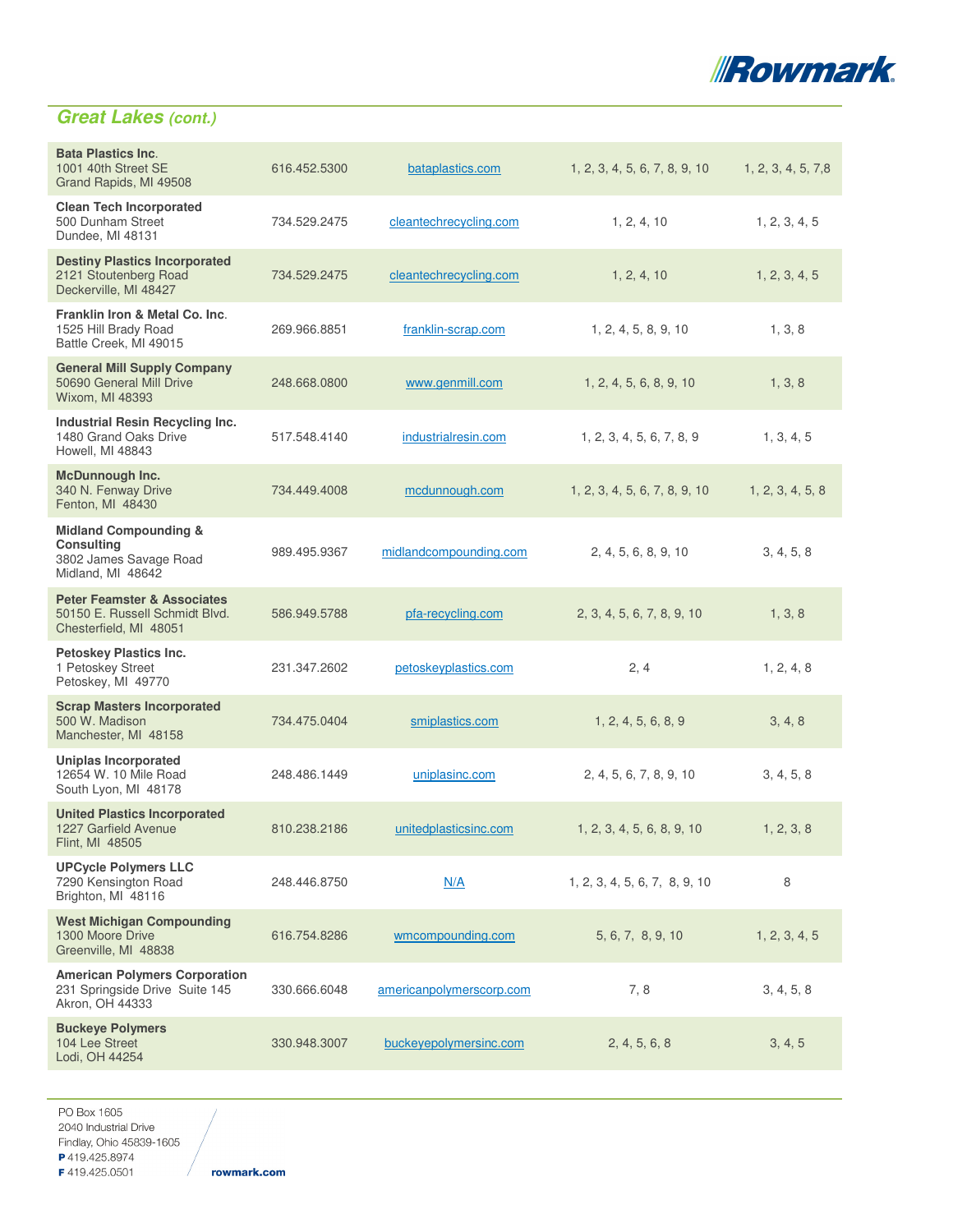

| <b>CTC Plastics</b><br>401 N. Keowee Street<br>Dayton, OH 45404                      | 937.228.2880 | ctcplastics.com             | 2, 4, 5                       | 3, 4, 5          |
|--------------------------------------------------------------------------------------|--------------|-----------------------------|-------------------------------|------------------|
| <b>Evergreen Plastics Ltd.</b><br>202 Watertower Drive<br>Clyde, OH 43410            | 419.547.1400 | evergreenplastics.com       | 1, 2, 5                       | 1, 2, 3, 4       |
| <b>Grace Plastics Inc.</b><br>2720 Moraine Way<br>Batavia, OH 45103                  | 513.724.9588 | graceplastics.com           | 1, 2, 3, 4, 5, 6, 8, 9, 10    | 1, 3, 8          |
| InterGroup International Ltd.<br>1111 E. 200th Street<br>Euclid, OH 44117            | 216.862.9289 | intergroupinternational.com | 1, 2, 3, 4, 5, 6, 8, 9, 10    | 1, 3, 4, 5, 8    |
| <b>Jerico Plastic Industries Inc.</b><br>250 Bridge Street<br>Minerva, OH 44657      | 330.868.4600 | jericoplastic.com           | 2, 3, 4, 5, 8                 | 3, 4, 5, 8       |
| <b>JJC Plastics LLC</b><br>4021 Deerspring Court<br>Norton, OH 44203                 | 330.334.3637 | N/A                         | 1, 2, 3, 4, 5, 6, 7, 8, 9     | 8                |
| <b>New Wave Plastics</b><br>5500 Walworth Avenue<br>Cleveland, OH 44102              | 330.722.3335 | newwaveplastics.com         | 1, 2, 3, 4, 5, 6, 7, 8, 9, 10 | 1, 3, 4, 5, 8    |
| <b>Next Specialty Resins Inc.</b><br>8201 W. Central Avenue<br>Toledo, OH 43617      | 419.843.4600 | nextresins.com              | 1, 4, 5, 6, 7, 8, 9, 10       | 1, 2, 3, 4, 5, 8 |
| Nu-Tech Polymers Co. Inc.<br>10087 International Blvd.<br>Cincinnati, OH 45246       | 513.942.6003 | nu-techpolymers.com         | 1, 2, 3, 4, 5, 6, 7, 8, 9     | 1, 3             |
| O.K. Industries Inc.<br>2307 W. Corporate Drive<br>Fostoria, OH 44830                | 419.435.2361 | okindustriesinc.com         | 1, 2, 3, 4, 5, 6, 7, 8, 9     | 1, 2, 3, 8       |
| <b>PET Processors LLC</b><br>1350 Bacon Road<br>Painesville, OH 44077                | 440.354.4321 | petus.com                   | 1, 2, 3, 4, 5, 6, 7, 8, 9, 10 | 3, 4, 5, 6       |
| <b>Phoenix Technologies Intl.</b><br>1098 Fairview Avenue<br>Bowling Green, OH 43402 | 419.353.7500 | phoenixtechnologies.net     | $\mathbf{1}$                  | 3, 4, 5, 6       |
| <b>Plastic Compounders Inc.</b><br>300 Taylor Avenue<br>Cambridge, OH 43725          | 740.432.7371 | plasticcompounders.net      | 2, 4, 5, 6, 7, 8, 10          | 4, 5             |
| <b>Plastic Materials Inc.</b><br>775 Highland Road E<br>Macedonia, OH 44056          | 330.468.0184 | plasticmaterialsinc.com     | 1, 2, 3, 4, 5, 6, 7, 8, 9, 10 | 1, 2, 3, 4, 5, 8 |
| <b>Polymer Chain Incorporated</b><br>471 Augusta Drive<br>Fairlawn, OH 44333         | 330.665.2971 | polymerchaininc.com         | 2, 3, 4, 7, 8, 9              | 8                |
| <b>Prime Time Plastics Ltd.</b><br>20525 Center Ridge Road<br>Rocky River, OH 44116  | 216.731.5555 | primetimeplastics.com       | 1, 2, 3, 4, 5, 6, 7, 8, 9, 10 | 1, 3, 4, 8       |
| <b>Return Polymers Inc.</b><br>400 Westlake Drive<br>Ashland, OH 44805               | 419.289.1998 | returnpolymers.com          | 3                             | 1, 3, 5          |

PO Box 1605 2040 Industrial Drive Findlay, Ohio 45839-1605 P419.425.8974 F419.425.0501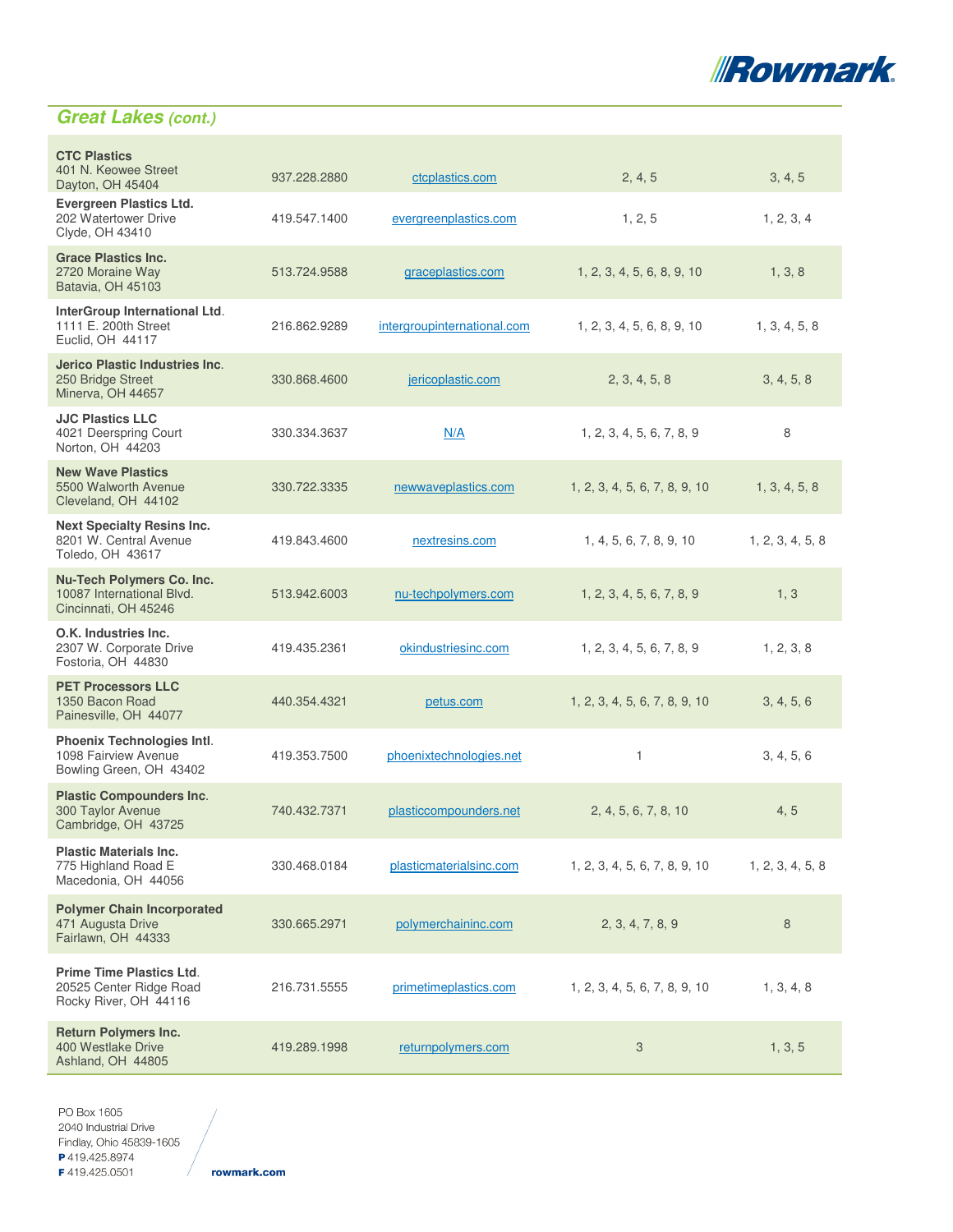

| <b>Rez-Tech Corporation</b><br>1510 Mogadore Road<br>Kent, OH 44240                      | 330.673.4009 | rez-tech.com             | 1, 2, 3, 4, 5                 | 3, 8       |
|------------------------------------------------------------------------------------------|--------------|--------------------------|-------------------------------|------------|
| <b>SBC Recycling Incorporated</b><br>6589 Bennington Chapel Road<br>Centerburg, OH 43011 | 740.893.3567 | sbcrecycling.com         | 1, 2, 3, 4, 5, 6, 7, 8, 9     | 1, 2, 3, 8 |
| <b>Sparta Polymers LLC</b><br>1860 State Route 718<br>Troy, OH 45373                     | 937.271.5308 | spartapolymers.net       | 5                             | 5          |
| <b>Step One Polymers LLC</b><br>1491 Ridgewood Road<br>Wadsworth, OH 44281               | 330.239.1111 | steponepolymers.com      | 1, 2, 3, 4, 5, 6, 7, 8, 9, 10 | 8          |
| <b>Sunrise Plastics Group LLC</b><br>38850 Taylor Parkway<br>N. Ridgeville, OH 44039     | 440.250.9314 | sunriseplasticsgroup.com | 1, 2, 3, 4, 5, 6, 7, 8, 9     | 1, 3, 4, 8 |
| <b>Werlor Incorporated</b><br>1420 Ralston Avenue<br>Defiance, OH 43512                  | 419.784.4285 | werlor.com               | 1, 2, 3, 4, 5                 | 1, 3       |
| Deltco of Wisconsin Inc.<br>601 Industrial Park Road<br>Ashland, WI 54806                | 715.682.9007 | ctcplastics.com          | 2, 4, 5                       | 4, 5, 8    |
| <b>Material Recovery Inc.</b><br>8100 W. Florist Avenue<br>Milwaukee, WI 53218           | 414.393.0300 | materialrecoveryinc.com  | 1, 2, 3, 4, 5, 6, 9, 10       | 1, 2, 3    |
| <b>Schultz's Recycling Inc.</b><br>W6059 Heldt Street<br>Merrill, WI 54452               | 715.536.7141 | N/A                      | 1, 2                          | 1, 8       |
|                                                                                          |              |                          |                               |            |

# **CENTRAL REGION**

| Company                                                                          | <b>Phone</b> | Web                    | <b>Materials</b>              | <b>Services</b> |
|----------------------------------------------------------------------------------|--------------|------------------------|-------------------------------|-----------------|
|                                                                                  |              |                        |                               |                 |
| <b>Green Line Polymers</b><br>300 Ansborough Avenue<br>Waterloo, IA 50701        | 319.233.4300 | ads-pipe.com           | 1, 2                          | N/A             |
| <b>Greystone Logistics Inc.</b><br>2601 Shoreline Drive<br>Bettendorf, IA 52722  | 563.332.0052 | greystonelogistics.com | 2, 4, 5                       | 3, 4, 8         |
| <b>Bedford Technology LLC</b><br>2424 Armour Road<br>Worthington, MN 56187       | 507.372.5558 | plasticboards.com      | 1, 2                          | 1, 2, 3         |
| <b>Choice Plastics Incorporated</b><br>5338 Shoreline Drive<br>Mound, MN 55364   | 952.472.3070 | choiceplastics.com     | 1, 2, 3, 4, 5, 6, 7, 8, 9, 10 | 3, 8            |
| <b>T.S. Investment Company</b><br>9440 Club House Road<br>Eden Prairie, MN 55347 | 952.942.4926 | N/A                    | 1, 2, 3, 4, 5, 6, 7, 8, 9, 10 | 3, 8            |
| <b>St. Joseph Plastics</b><br>1102 Fifth Avenue<br>St. Joseph, MO 64505          | 816.279.1415 | stjosephplastics.com   | 1, 2, 3, 4, 5, 6, 7, 8, 9, 10 | 1, 3, 4, 5      |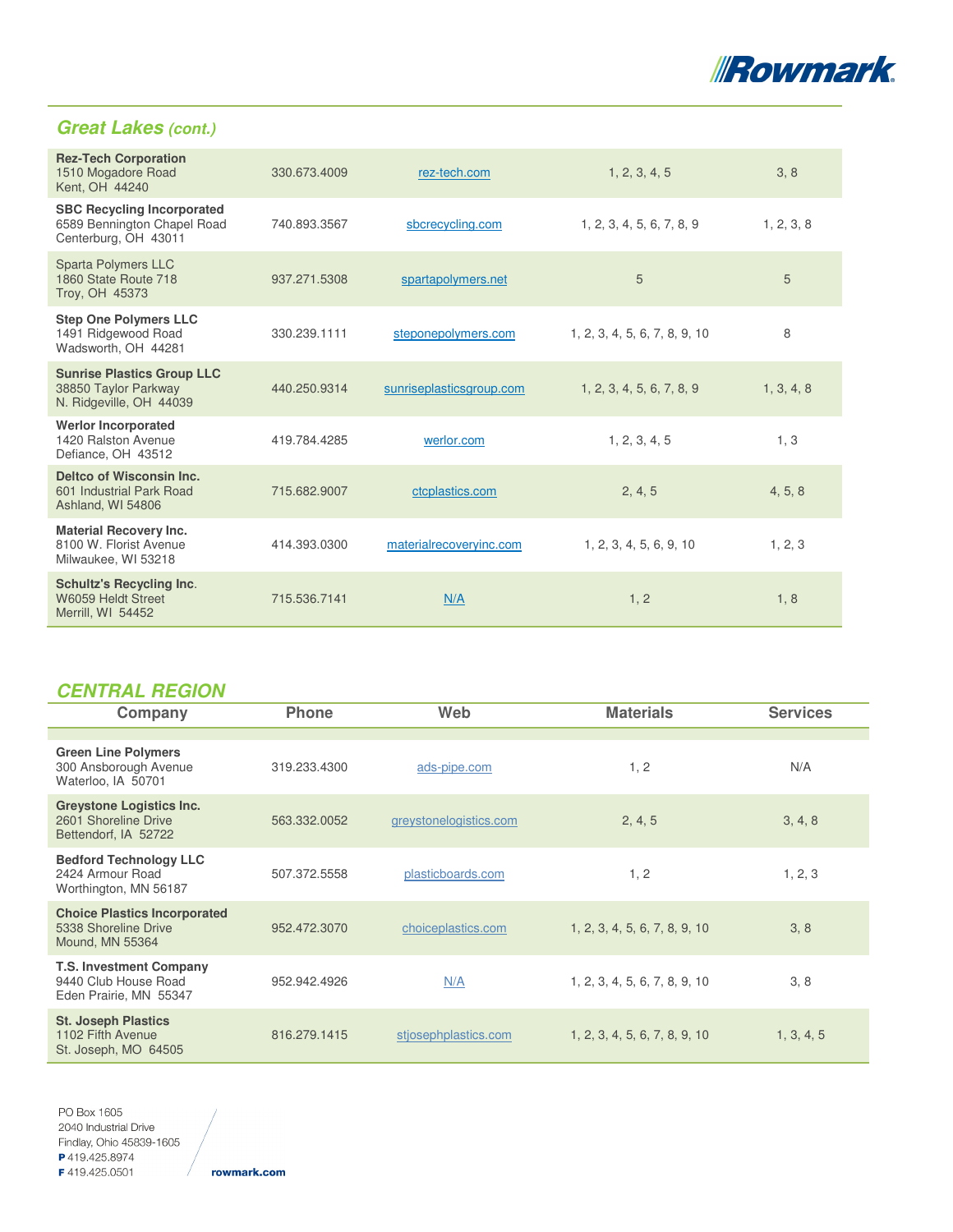

# **Central Region** (cont.)

|  | <b>Tri-Rinse Incorporated</b><br>1402 S. Second Street<br>St. Louis, MO 63104 | 314.647.8338 | tri-rinse.com | 2, 4, 7 | 2, 3, 8 |
|--|-------------------------------------------------------------------------------|--------------|---------------|---------|---------|
|--|-------------------------------------------------------------------------------|--------------|---------------|---------|---------|

### **SOUTHEAST REGION**

| Company                                                                                                   | <b>Phone</b> | Web                         | <b>Materials</b>              | <b>Services</b> |
|-----------------------------------------------------------------------------------------------------------|--------------|-----------------------------|-------------------------------|-----------------|
|                                                                                                           |              |                             |                               |                 |
| <b>KW Plastics Recycling</b><br>279 Pike County Lake Road<br>Troy, AL 36079                               | 334.566.1563 | kwplastics.com              | 2, 5,                         | 2, 3, 4, 5      |
| <b>Plastic Recyclers Southeast</b><br>1220 Church Street NE<br>Decatur, AL 35601                          | 256.351.2469 | prsei.com                   | 1, 2, 3, 4, 5, 6, 7, 8, 9, 10 | 1, 3, 8         |
| United Plastic Recycling Inc.<br>4290 Alatex Road<br>Montgomery, AL 36108                                 | 334.288.5002 | unitedplasticsrecycling.com | 1, 2, 3, 4, 5, 6, 7, 8, 9, 10 | 1, 2, 3, 4, 8   |
| <b>Commercial Plastics Recycling</b><br>1920 Tampa East Blvd.<br>Tampa, FL 33619                          | 813.248.4212 | cprinc.net                  | 1, 2, 3, 4, 5, 6, 7, 8, 9, 10 | 1, 3, 4, 8      |
| <b>EEI Recycling Inc.</b><br>11401 Martin Luther King Jr. St. N.<br>Suite 504<br>St. Petersburg, FL 33716 | 727.577.7218 | eeirecycling.com            | 1, 2, 3, 4, 5, 6, 7, 8, 9, 10 | 8               |
| Jax Recycling Inc.<br>5414 Vernon Road<br>Jacksonville, FL 32209                                          | 904.354.0800 | N/A                         | 2, 3, 4, 5, 6, 8              | 1, 3            |
| <b>Nextlife Recycling LLC</b><br>6800 Broken Sound Pkwy. Ste.<br>300<br>Boca Raton, FL 33487              | 561.245.2600 | nextlife.com                | 2, 4, 5, 6, 7                 | 1, 2, 3, 4, 5   |
| <b>Plastic Recycling Network Inc.</b><br>933 Shotgun Road<br>Sunrise, FL 33326                            | 954.680.8802 | plasticrecycling.com        | 1, 2, 3, 4, 5, 6, 7, 8, 9, 10 | 1, 8            |
| <b>Premier Group Recycling</b><br>21000 Boca Rio Road / Unit C4<br>Boca Raton, FL 33433                   | 877.488.7773 | premiergrouprecycling.com   | 1, 2, 3, 4, 5, 6, 7, 8, 9     | 1, 2, 3, 4, 8   |
| <b>Professional Polymers Inc.</b><br>178 Luke Drive / Ste. 4201<br>Palm Beach Shores, FL 33404            | 561.799.9002 | professionalpolymers.com    | 2, 4, 5, 6, 8, 9              | 1, 3, 4, 5, 8   |
| <b>Able Plastics</b><br>3700 Roswell Road<br>Marietta, GA 30062                                           | 770.565.1522 | ableplastics.com            | 1, 2, 3, 4, 5, 6, 7, 8, 9, 10 | 8               |
| <b>Cycle-Tex Incorporated</b><br>702 S. Thornton Ave.<br>Dalton, GA 30720                                 | 706.226.1116 | cycletex.com                | 4, 5, 9                       | 1, 3, 4, 8      |
| <b>Marglen Industries Inc.</b><br>1748 Ward Mountain Road<br>Rome, GA 30161                               | 706.295.5621 | marglen.us                  | $\mathbf{1}$                  | 1, 2, 3, 4, 6   |
|                                                                                                           |              |                             |                               |                 |

PO Box 1605 2040 Industrial Drive

Findlay, Ohio 45839-1605

P419.425.8974

F419.425.0501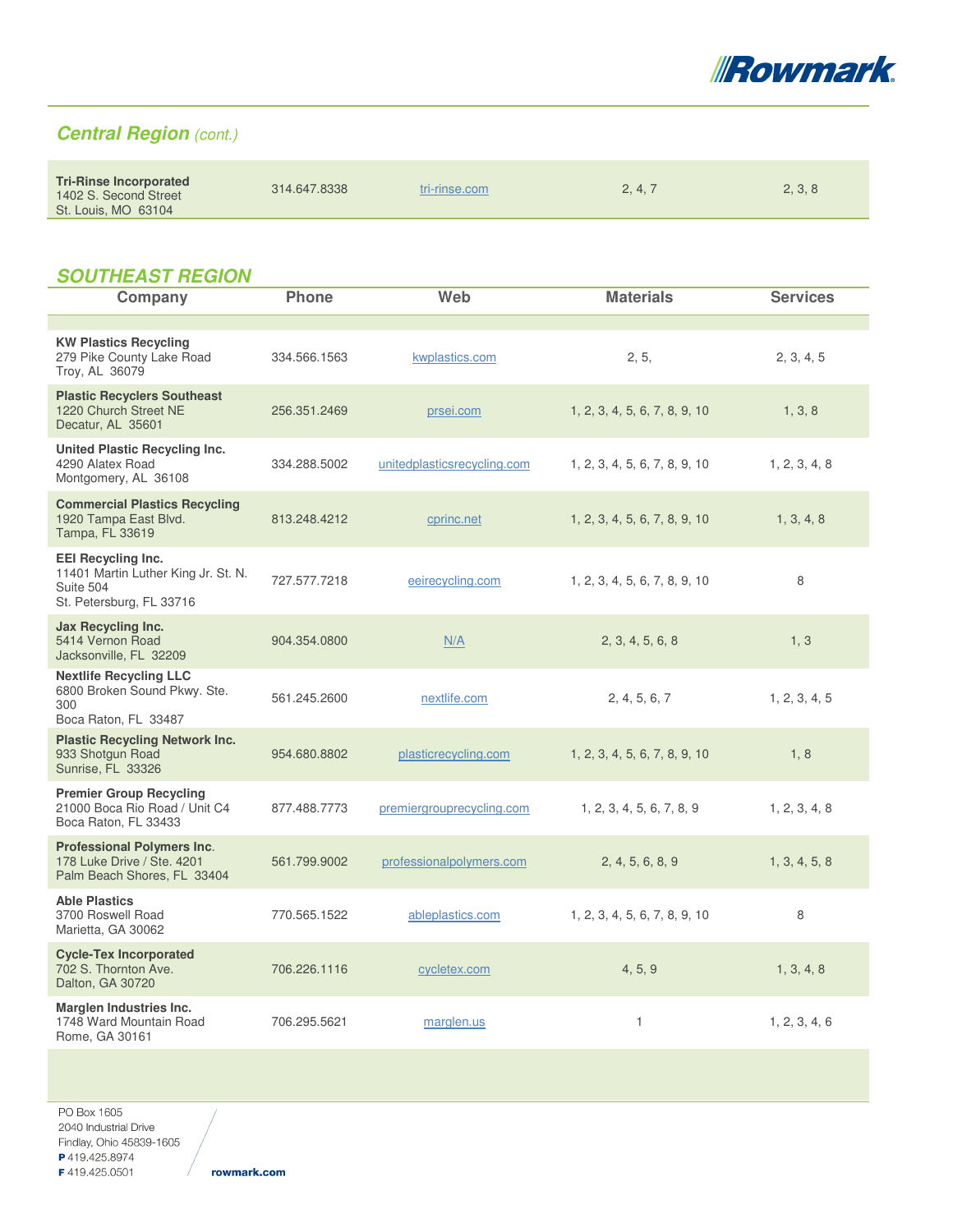

# **Southeast** (cont.)

| <b>Polymer Marketing Inc.</b><br>1147 Willow Avenue<br>Marietta, GA 30067               | 770.952.1147 | polymark.com             | 1, 2, 3, 4, 5, 6, 7, 8, 9, 10 | 8             |
|-----------------------------------------------------------------------------------------|--------------|--------------------------|-------------------------------|---------------|
| <b>Recycled Materials Inc.</b><br>5675 Bucknell Drive<br>Atlanta, GA 30336              | 404.753.7711 | recycledmaterialsinc.com | 1, 2, 3, 4, 5, 6, 7, 8, 9, 10 | 1, 3, 4, 8    |
| <b>TKO Polymers Group</b><br>4215 Wendell Drive / Ste. 204<br>Atlanta, GA 30336         | 404.691.8567 | tkoscraprecycling.com    | 1, 2, 4, 5, 6                 | 1, 3, 4, 5, 8 |
| <b>Blue Ridge Plastics</b><br>11511 Highway 770 E.<br>Eden, NC 27289                    | 336.627.7867 | blueridgeplastics.com    | 1, 2, 4, 5, 6, 7              | 1, 2, 3       |
| <b>Bromley Plastics Corporation</b><br>282 Cane Creek Road<br>Fletcher, NC 28732        | 828.651.8737 | bromleyplastics.com      | 5, 6                          | 3, 4, 5, 8    |
| <b>Custom Polymers Incorporated</b><br>700 Tuckaseegee Road<br>Charlotte, NC 28208      | 704.332.6070 | custompolymers.com       | 1, 2, 3, 4, 5, 6, 7, 8, 9, 10 | 1, 2, 3, 4, 8 |
| <b>Engineered Recycling Co. LLC</b><br>1011-1013 Woodward Avenue<br>Charlotte, NC 28206 | 704.358.6700 | erecycling-usa.com       | 2, 5                          | 1, 2, 3, 4, 5 |
| New Life Plastic Recycling Inc.<br>129 W. Trade Street<br>Burlington, NC 27216          | 336.222.7775 | newlifeplastics.com      | 1, 2, 3, 4, 5, 6, 7, 8, 9     | 1, 3, 8       |
| <b>Perry Poly Grinding</b><br>909 Washington Street<br>Graham, NC 27253                 | 336.229.5051 | N/A                      | 2, 4, 5, 6, 8, 9, 10          | 1, 3          |
| <b>Plastic Revolutions Inc.</b><br>1704 Barnes Street<br>Reidsville, NC 27320           | 336.349.2800 | plasticrevolutions.com   | 2, 5, 6                       | 1, 2, 3, 4, 5 |
| <b>PolyReps Incorporated</b><br>2501 Ashcraft Avenue<br>Monroe, NC 28110                | 704.238.9949 | polyreps.com             | 2, 3, 4, 5                    | 1, 2, 3, 4, 8 |
| <b>Reuse It Plastics Inc.</b><br>119 Emerald Point Lane<br>Mooresville, NC 28117        | 704.799.6730 | N/A                      | 1, 2, 4, 5                    | 8             |
| <b>Syncot Plastics Inc.</b><br>350 Eastwood Drive<br>Belmont, NC 28012                  | 704.967.0010 | syncot.com               | 2, 4, 5, 6, 8, 9, 10          | 1, 2, 3, 4, 8 |
| <b>Wellmark, LLC</b><br>355 Waketa Drive<br>Asheboro, NC 27205                          | 336.498.1881 | wellmarkplastics.com     | 2, 4, 5, 6                    | 3, 4, 5, 8    |
| <b>Barnet Polymers</b><br>1300 Hayne Street<br>Arcadia, SC 29320                        | 864.576.7154 | barnet.com               | 1, 9                          | 1, 3, 4, 5, 8 |
| <b>NURRC LLC</b><br>5396 N. Blackstock Road<br>Spartanburg, SC 29303                    | 864.574.0904 | urrc.net                 | 1, 5                          | 1, 2, 3       |
| <b>Appertain Corporation</b><br>302 Eighth Street<br>Pulaski, TN 38478                  | 931.363.8284 | appertaincorp.com        | 1, 2, 3, 4, 5, 6, 7, 8, 9     | 1, 3, 8       |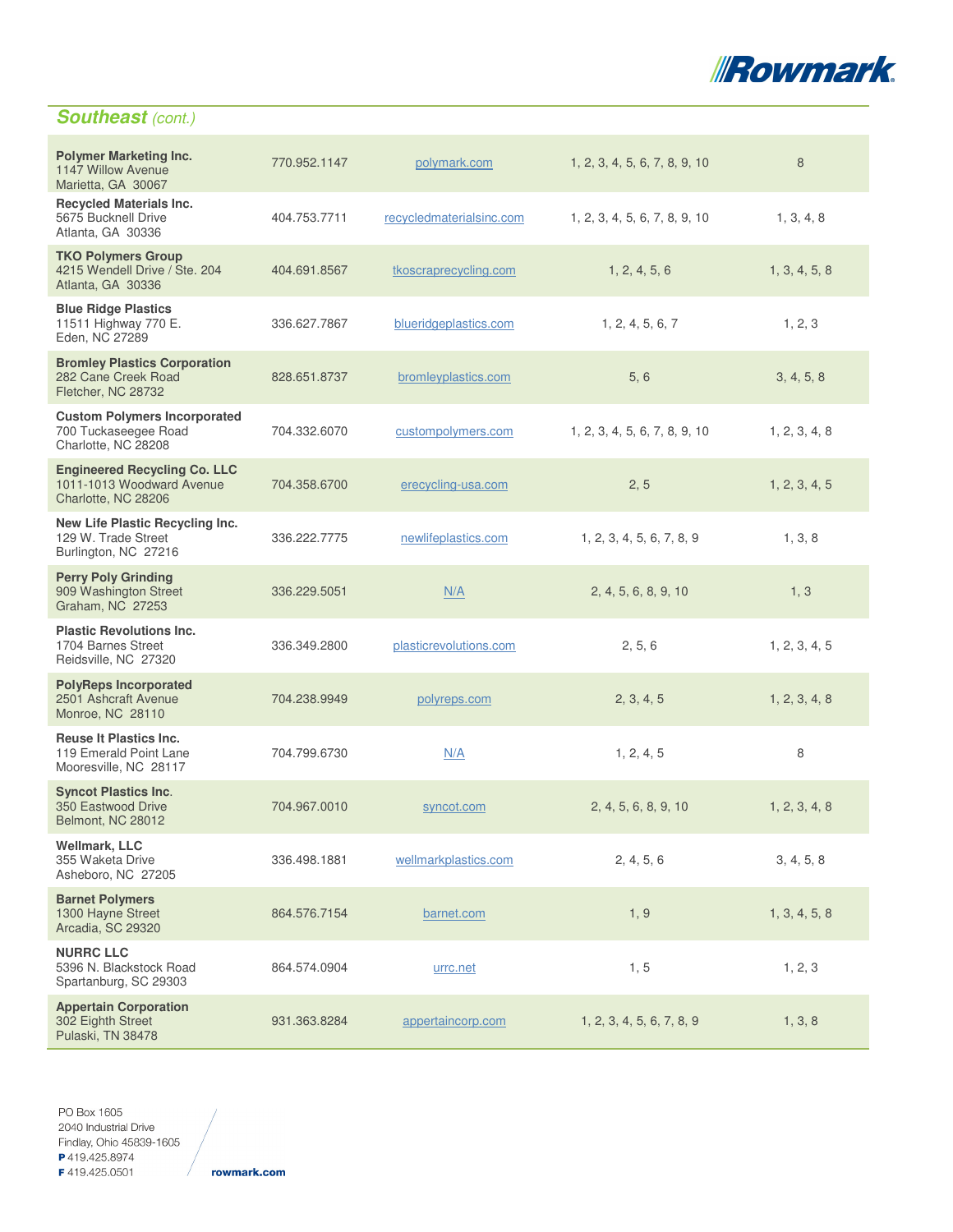

# **SOUTH REGION**

| Company                                                                                                                                        | <b>Phone</b> | Web                     | <b>Materials</b>              | <b>Services</b>  |
|------------------------------------------------------------------------------------------------------------------------------------------------|--------------|-------------------------|-------------------------------|------------------|
| Delta Plastics of the South LLC<br>8801 Frazier Pike<br>Little Rock, AR 72206                                                                  | 501.490.0395 | deltapl.com             | $\overline{4}$                | 1, 2, 3, 4       |
| <b>Astro Industries LLC</b><br>901 Industrial Parkway<br>West Monroe, LA 71291                                                                 | 318.396.2688 | astroindustriesus.com   | 1, 2, 3, 4, 5, 6              | 2, 3, 4, 8       |
| <b>Louisiana Plastic Converting</b><br>503 Downing Pines Road<br>West Monroe, LA 71292                                                         | 318.387.5490 | laplastic.com           | 2, 4                          | 3, 4             |
| <b>Majestic Plastics Inc.</b><br>400 NW Veterans Blvd.<br>Miami, OK 74355                                                                      | 918.542.2282 | N/A                     | 1, 2, 3, 4, 5, 6, 7, 8, 9     | 1, 3             |
| <b>Avangard Innovative LP</b><br>11906 Brittmoore Park Drive<br>Houston, TX 77041                                                              | 281.582.0700 | avaicg.com              | 1, 2, 3, 4, 5, 6              | 1, 2, 3, 4, 8    |
| <b>Berry Plastics Beaumont</b><br>10463 Highway 124<br>Beaumont, TX 77705                                                                      | 409.794.1011 | berryplastics.com       | 2, 4, 5, 6, 7                 | 1, 2, 3          |
| <b>Birch Plastics Inc.</b><br>5957 S. Loop E.<br>Houston, TX 77033                                                                             | 713.433.1898 | birchplastics.com       | 2, 3, 4, 5, 6, 7, 8, 9, 10    | 3, 4, 5, 8       |
| <b>Laudadio Polymers Inc.</b><br>449 Louisiana Avenue<br>Corpus Christi, TX 78404                                                              | 361.881.8729 | laudadiopolymers.com    | 1, 2, 3, 4, 5, 6, 7, 8, 9, 10 | 1, 2, 3, 4, 5, 8 |
| <b>Penn-Tex Plastics Inc.</b><br>2727 Ludelle Street<br>Fort Worth, TX 76105                                                                   | 817.534.6561 | penntexplastics.com     | 2, 4, 5, 6, 8                 | 1, 3, 8          |
| <b>Plish Imports Corporation</b><br>11511 Katy Freeway / Ste 560<br>Houston, TX 77079                                                          | 281.870.1340 | plishimports.tripod.com | 1, 2, 3, 4, 5                 | 1, 5, 8          |
| Polyall International Inc.<br>11943 Meadow Crest<br>Stafford, TX 77477                                                                         | 281.933.0728 | N/A                     | 1, 2, 3, 4, 5, 6, 7, 8, 9     | 8                |
| <b>Recycling Technology Cons.</b><br>3635 Trailmobile Drive<br>Houston, TX 77013                                                               | 713.460.9440 | rtcplastics.com         | 1, 2, 3, 4, 5, 6, 7, 8, 9, 10 | 1, 3, 8          |
| <b>Sher-Results LLC</b><br>1305 Rocky Canyon Road<br>Arlington, TX 76012                                                                       | 214.693.7792 | ronsherga.com           | 2, 4, 5, 6, 8, 9              | 8                |
| <b>Valley Plastics &amp; Paper</b><br><b>Recycling</b><br><b>McAllen Foreign Trade Zone</b><br>6801 S. 33rd St. / Bldg. M<br>McAllen, TX 78503 | 956.630.0042 | plasticsworldwide.com   | 1, 2, 3, 4, 5, 6, 7, 8, 9, 10 | 1, 3, 8          |
| <b>Waste Management Recycling</b><br>1001 Fannin / Ste. 4000<br>Houston, TX 77002                                                              | 713.512.6200 | recycleamerica.com      | 1, 2, 3, 4, 5, 6, 7, 8, 9, 10 | 1, 3             |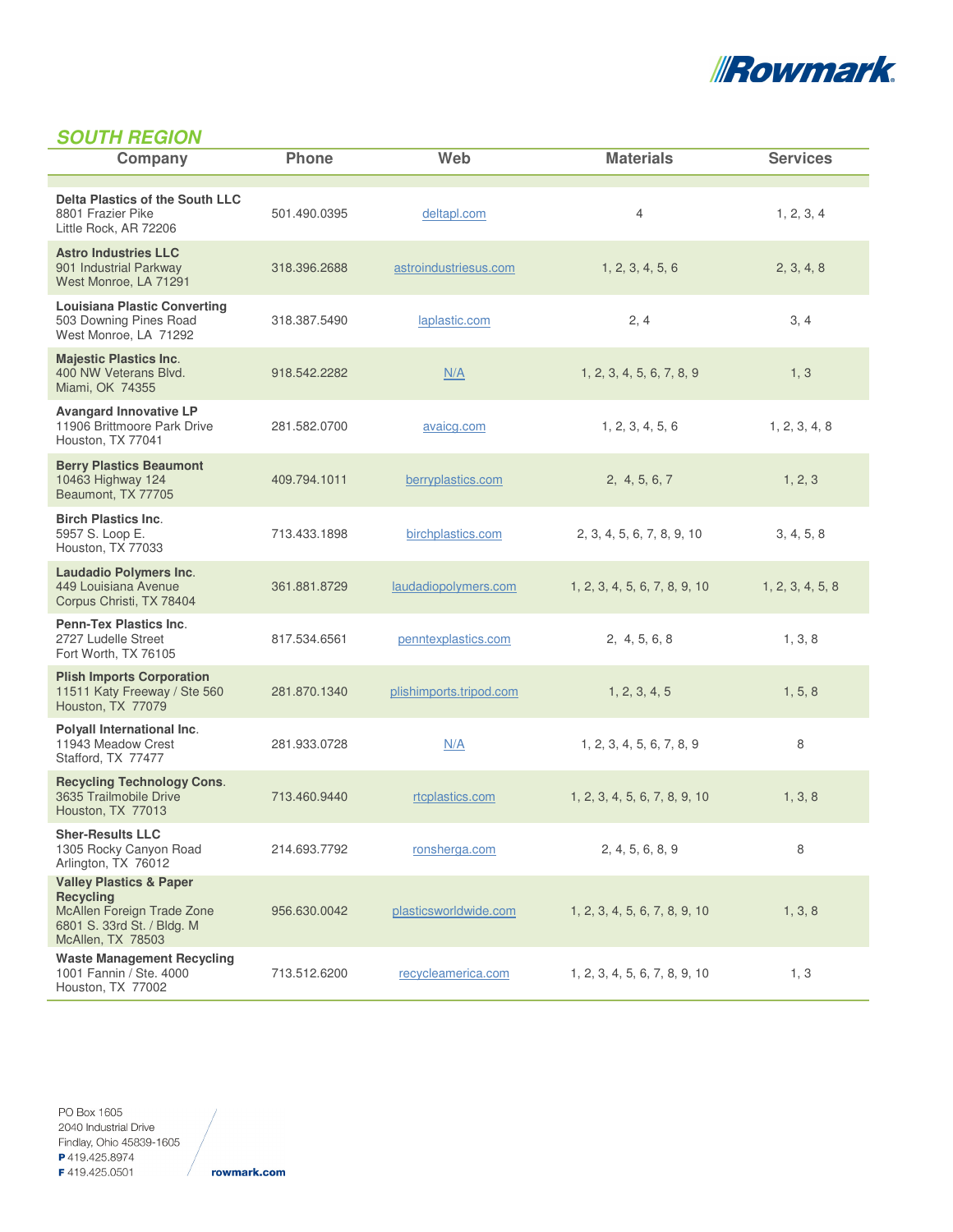

# **MOUNTAIN REGION**

| Company                                                                          | <b>Phone</b> | Web                       | <b>Materials</b>              | <b>Services</b> |
|----------------------------------------------------------------------------------|--------------|---------------------------|-------------------------------|-----------------|
|                                                                                  |              |                           |                               |                 |
| <b>Arizona Pacific Plastics</b><br>3209 S. 36th Street<br>Phoenix, AZ 85040      | 602.220.9200 | www.azpacificplastics.com | 1, 2, 3, 4, 5, 6, 7, 8, 9, 10 | 1, 3, 8         |
| <b>Plastics General Polymers Inc.</b><br>455 W. Diamond Drive<br>Tempe, AZ 85283 | 480.839.0070 | plasticsgeneral.com       | 1, 2, 4, 5, 6, 8, 9, 10       | 3, 8            |
| <b>Plastics Recovery Inc.</b><br>310 S. 24th Avenue<br>Phoenix, AZ 85009         | 602.340.0400 | N/A                       | 1, 2, 3, 4, 5, 6, 7, 8, 9, 10 | 1, 3            |
| <b>World Wide Services LLC</b><br>852 S. Wallach Avenue<br>Las Vegas, NV 89123   | 810.797.3084 | N/A                       | 1, 2, 3, 4, 5, 6, 7, 8, 9, 10 | 1, 3, 8         |
| <b>Reaction Polymers Inc.</b><br>3984 S. 500 W.<br>Salt Lake City, UT 84123      | 801.281.0512 | reactionpolymers.com      | 2, 3, 4, 5, 6, 8, 9, 10       | 1, 2, 3, 8      |

| <b>PACIFIC REGION</b>                                                                       |              |                         |                            |                  |
|---------------------------------------------------------------------------------------------|--------------|-------------------------|----------------------------|------------------|
| Company                                                                                     | <b>Phone</b> | Web                     | <b>Materials</b>           | <b>Services</b>  |
|                                                                                             |              |                         |                            |                  |
| <b>Arrotin Plastic Materials Inc.</b><br>1390 S. Tippecanoe Ave.<br>San Bernadino, CA 92408 | 909.799.1387 | arrotin.com             | 1, 2, 3, 4, 5, 6, 7, 8, 10 | 1, 2, 3, 4, 8    |
| <b>Bay Polymer Corporation</b><br>44530 Grimmer Blvd.<br>Fremont, CA 94538                  | 510.490.1791 | baypolymer.com          | 2, 4, 5, 6, 8, 10          | 2, 3, 4, 5       |
| <b>Cresset Powers Ltd.</b><br>64 W. Bellevue Drive<br>Pasadena, CA 91106                    | 626.795.3399 | cressetpowers.com       | 7, 8, 9, 10                | 1, 3             |
| <b>B&amp;B Plastics Incorporated</b><br>3040 N. Locust Avenue<br>Rialto, CA 92377           | 909.829.3606 | bbplasticsinc.com       | 1, 2, 3, 4, 5, 6, 7, 8, 9  | 1, 2, 3, 4, 5, 8 |
| <b>BioCor LLC</b><br>1430 Willow Pass Road Suite 250<br>Concord, CA 94520                   | 925.686.1635 | N/A                     | $\overline{7}$             | 8                |
| <b>Custom Material Sales</b><br>1351 Park Avenue Unit 105<br>Redlands, CA 92373             | 909.792.0100 | custommaterialsales.com | 1, 2, 3, 4, 5, 6, 8, 9, 10 | 3, 4, 5, 8       |
| <b>Ecoplast Corporation</b><br>13414 Slover Avenue<br>Fontana, CA 92337                     | 909.590.5730 | ecoplastcorp.com        | 1, 2, 4, 5, 6, 8, 9, 10    | 2, 3, 4, 5       |
| <b>Four Seasons Chemicals Corp.</b><br>4100 Moorpark Avenue<br>San Jose, CA 95117           | 408.423.9899 | N/A                     | 2, 3, 4, 5                 | 1, 8             |
| Joe's Plastics Inc.<br>5725 District Blvd.<br>Los Angeles, CA 90040                         | 323.771.8433 | 800plastics.com         | 1, 2, 3, 4, 5, 6, 7, 8, 9  | 3, 4, 5, 6, 8    |
| <b>Lynx Recyclers</b><br>1000 Whipple Road<br>Union City, CA 94587                          | 415.397.1518 | lynxrecyclers.com       | 1, 2, 3, 4, 5, 6, 8, 9, 10 | 1, 2, 3, 4       |

PO Box 1605 2040 Industrial Drive Findlay, Ohio 45839-1605 P419.425.8974 F419.425.0501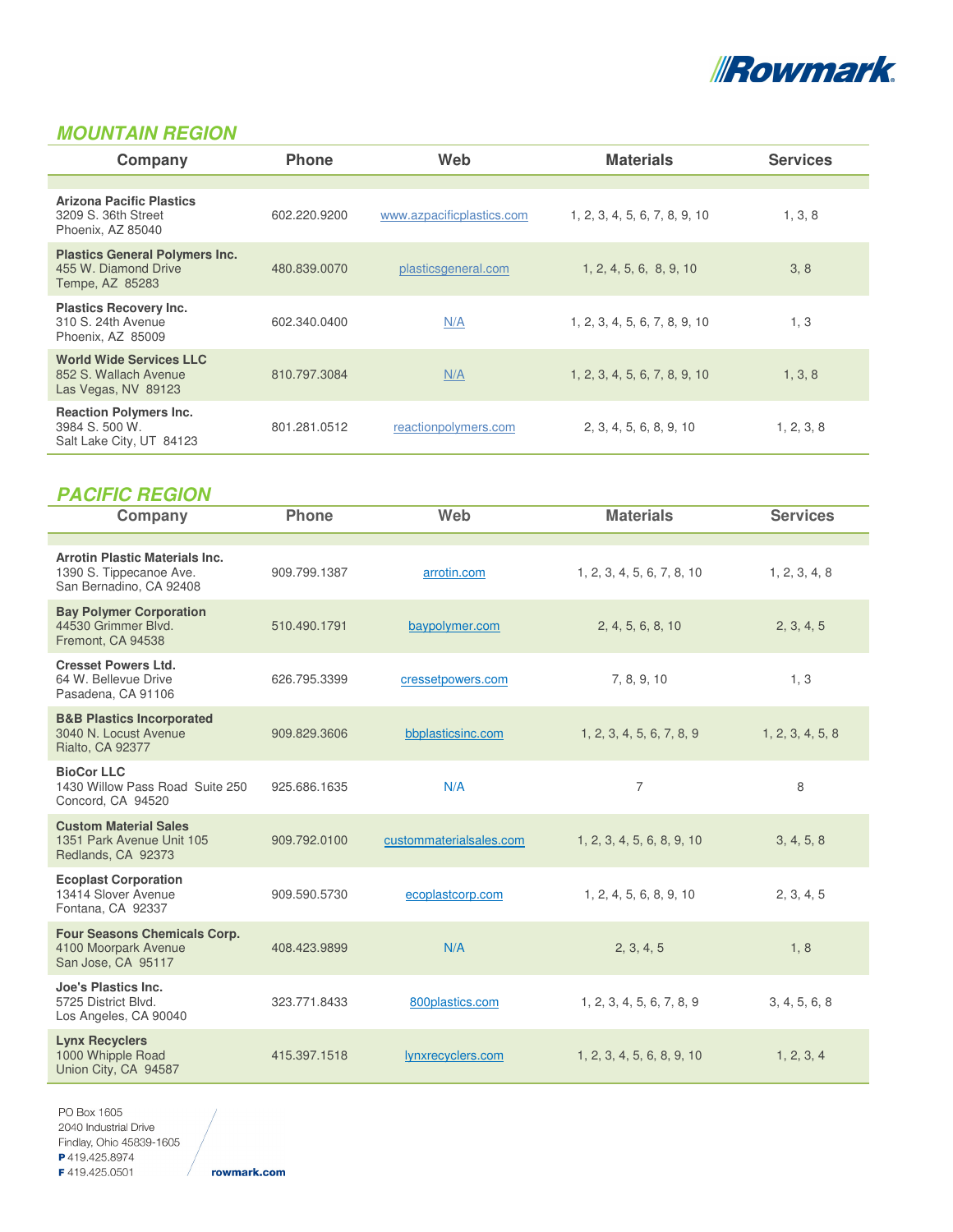

# **Pacific** (cont.)

| <b>MBA Polymers Inc.</b><br>500 W. Ohio Avenue<br>Richmond, CA 94804                         | 510.231.9031 | mbapolymers.com          | 2, 5, 6, 7, 8                 | 1, 2, 3, 4, 5    |
|----------------------------------------------------------------------------------------------|--------------|--------------------------|-------------------------------|------------------|
| Omni Resource Recovery Inc.<br>1495 N. Eighth Street<br>Colton, CA 92324                     | 909.327.2900 | omnirecovery.com         | 1, 2, 3, 4, 5, 6, 7, 8, 9     | 1, 2, 3, 4, 5, 8 |
| <b>Pacific/West Recycling Services</b><br>PO Box 3396<br>Manhattan Beach, CA 90266           | 310.545.4972 | pacificwestrecycling.com | 1, 2, 3, 4, 5, 6, 8, 9, 10    | 8                |
| <b>Philco International Inc.</b><br>15206 Ceres Avenue<br>Fontana, CA 92335                  | 909.822.2074 | philcointl.com           | 1, 2, 3, 4, 5, 10             | 3, 8             |
| <b>Phoenix Container Corp.</b><br>2224 S. Daubenberger Road<br>Turlock, CA 95380             | 209.669.2642 | phoenixcontainercorp.net | 1, 2, 3, 4, 5, 6, 8, 9, 10    | 2, 3, 4, 8       |
| <b>Polycycling of California</b><br>474 E. 17th Street / Ste. 202<br>Costa Mesa, CA 92627    | 949.646.7879 | N/A                      | 3, 5, 6, 7, 8, 10             | 1, 3, 8          |
| <b>PPP LLC</b><br>601 W. Olympic Blvd.<br>Montebello, CA 90640                               | 323.581.6058 | ppprecycle.com           | 2, 4                          | 1, 3, 4, 8       |
| <b>Prime Plastic Products Inc.</b><br>1351 Distribution Way / Bldg. 8<br>Vista, CA 92081     | 760.734.3900 | primeplastic.com         | 1, 2, 3, 4, 5, 6, 8, 9, 10    | 1, 3, 4, 8       |
| <b>RJM</b> International Inc.<br>15139 Woodlawn Avenue<br><b>Tustin, CA 92780</b>            | 714.669.9662 | riminternational.com     | 1, 2, 3, 4, 5, 6, 7, 8, 9, 10 | 5, 8             |
| <b>Siwin Corporation</b><br>1020 E. 230th Street<br>Carson, CA 90745                         | 310.637.6688 | siwin.com                | 1, 2, 3, 4, 5, 6, 7, 8, 9     | 1, 2, 3, 4, 5, 8 |
| <b>Talco Plastics Inc.</b><br>1000 W. Rincon Street<br>Corona, CA 92880                      | 951.531.2000 | talcoplastics.com        | 1, 2, 3, 4, 5, 6, 7, 8, 9, 10 | 1, 2, 3, 4, 8    |
| <b>TMC Plastic Coloring &amp;</b><br>Compounding<br>27736 Hopkins Ave.<br>Valencia, CA 91355 | 661.250.0184 | tmcplastics.com          | 5, 7, 8, 9, 10                | 3, 4, 5, 8       |
| E. J. Wright Incorporated<br>2109 O'Toole Avenue / Ste. R<br>San Jose, CA 95131              | 408.526.9378 | ejwinc.com               | 1, 2, 3, 4, 5, 6, 7, 8, 9, 10 | 8                |
| Agri-Plas Inc.<br>5016 Wauconda Road NE<br><b>Brooks, OR 97305</b>                           | 503.390.2381 | agriplasinc.com          | 2, 4, 5, 6, 7, 8, 10          | 1, 3, 4, 8       |
| <b>Denton Plastics Incorporated</b><br>18811 NE San Rafael Street<br>Portland, OR 97230      | 503.257.9945 | dentonplastics.com       | 1, 2, 3, 4, 5, 6, 7, 8, 9, 10 | 1, 3, 4, 5, 8    |
| <b>Garten Services Incorporated</b><br>P.O. Box 7310<br>Salem, OR 97303-0088                 | 503.581.4472 | garten.org               | 1, 2, 3, 4, 5, 7              | 1                |
| <b>Interstate Plastics</b><br>2503 SE Hidden Way / Ste. 105<br>Vancouver, WA 98661           | 360.694.1753 | N/A                      | 1, 2, 4, 5, 6, 7, 8, 9, 10    | 3, 4, 8          |

PO Box 1605 2040 Industrial Drive Findlay, Ohio 45839-1605 P419.425.8974 F419.425.0501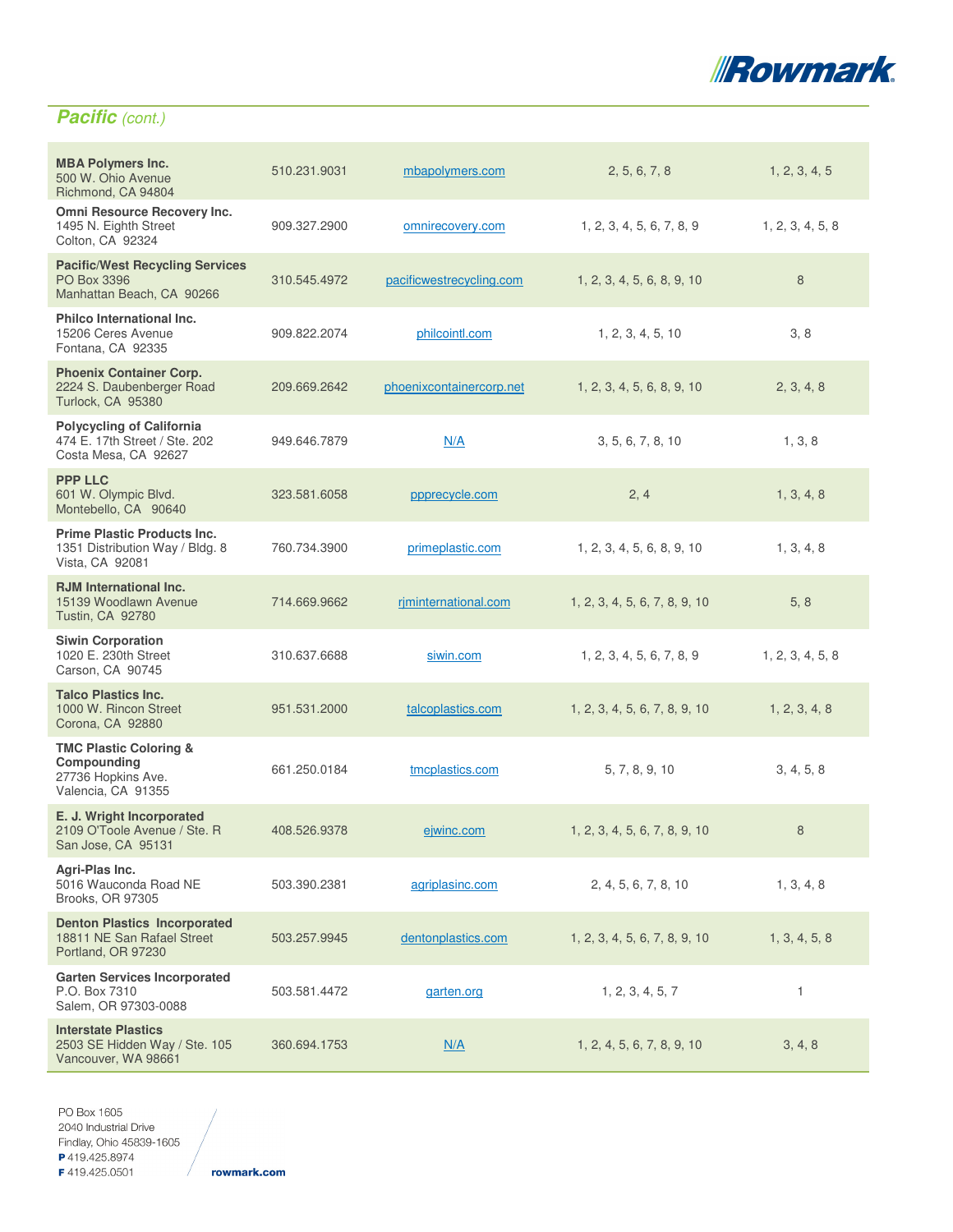

### Pacific (cont.)

| <b>Pride Polymers LLC</b><br>50 W. Arlington Street<br>Yakima, WA 98902 | 509.452.3330 | pridepolymers.com   | 1, 2, 5 | 3    |
|-------------------------------------------------------------------------|--------------|---------------------|---------|------|
| <b>Rainier Plastics Inc.</b><br>1101 Ledwich Avenue<br>Yakima, WA 98909 | 509.248.1473 | rainierplastics.com | 2, 4, 5 | 3, 5 |

# **CANADA**

| Company                                                                                                   | <b>Phone</b> | Web                    | <b>Materials</b>              | <b>Services</b>  |
|-----------------------------------------------------------------------------------------------------------|--------------|------------------------|-------------------------------|------------------|
| <b>Merlin Plastics Alberta Inc.</b><br>109-917 Cliveden Ave.<br>Delta, BC V3M 5R6                         | 604.522.6799 | merlinplastics.com     | 1, 2, 4, 5                    | 1, 2, 3, 4       |
| <b>Antek Madison Plastics</b><br><b>Recycling</b><br>100 Finchdene Square<br>Scarborough, Ontario M1X 1C1 | 416.321.1170 | antekmadison.com       | 1, 2, 4, 5, 6, 7, 8, 9, 10    | 3, 8             |
| <b>Bay Recycling</b><br>2-31 Goodmark Place Unit 2<br>Etobicoke, Ontario M9W 6S1                          | 416.679.0414 | antekmadison.com       | 1, 2, 4, 5, 6, 7, 8, 9, 10    | 3, 8             |
| <b>Entropex</b><br>1271 Lougar Avenue<br>Sarnia, Ontario N7S 5N5                                          | 519.332.0430 | entropex.com           | 1, 2, 4, 5                    | 1, 2, 3, 4, 5, 8 |
| <b>Greenline Resins Inc.</b><br>200 Universal Road<br>Woodstock, ON N4S 0A9                               | 519.539.0401 | greenlineresins.com/en | 1, 2, 3, 4, 5, 6, 7, 8, 9     | 2, 3, 4, 5       |
| <b>Green Processing Company</b><br>2249 S. Cameron Blvd.<br>Windsor, ON N9B 3P6                           | 519.255.1600 | green-processing.com   | 2, 4, 5, 6, 7, 8, 9, 10       | 1, 3, 4, 8       |
| Kal-Trading Inc.<br>3440 Wolfedale Road<br>Mississauga, ON L5C 1W4                                        | 905.273.7400 | kaltrading.com         | 1, 2, 3 4, 5, 6, 7, 8, 9, 10  | 3, 4, 5          |
| Nam Polymers Inc.<br>414 Attwell Drive<br>Etobicoke, ON M9W 5C3                                           | 416.679.8765 | nampolymers.ca         | 1, 2, 3, 4, 5, 6, 7, 8, 9     | 3, 4, 5          |
| <b>Nexcycle Plastics Inc.</b><br>235 Wilkinson Road<br>Brampton, ON L6T 4M2                               | 905.454.2666 | nexcycle.com           | 1, 2, 3, 4, 5                 | 3, 4, 5, 8       |
| <b>Simplas Incorporated</b><br><b>PO Box 425</b><br>Cambellville, ON L0P 1B0                              | 905.602.0002 | simplas.ca             | 2, 3                          | 1, 2, 3, 8       |
| <b>Exxel Polymers Incorporated</b><br>99 Boul. De l'Aéroport<br>Bromont, Quebec J2L 1S8                   | 450.534.4477 | exxelpolymers.com      | 1, 2, 3, 4, 5, 6, 7, 8, 9, 10 | 2, 3, 4, 5, 8    |
| <b>Plastrec Incorporated</b><br>1461 Lépine Street<br>Joliette, Quebec J6E 4B7                            | 450.760.2333 | plastrec.com           | $\mathbf{1}$                  | 1, 2, 3, 4, 6    |
| <b>Recyc RPM Incorporated</b><br>59 Commerciale Street<br>St. Damien, Quebec G0R 2Y0                      | 418.789.2450 | recycrpm.com           | 1, 2, 3, 4, 5, 6              | 1, 2, 3, 4, 5, 8 |

PO Box 1605 2040 Industrial Drive Findlay, Ohio 45839-1605 P419.425.8974 F419.425.0501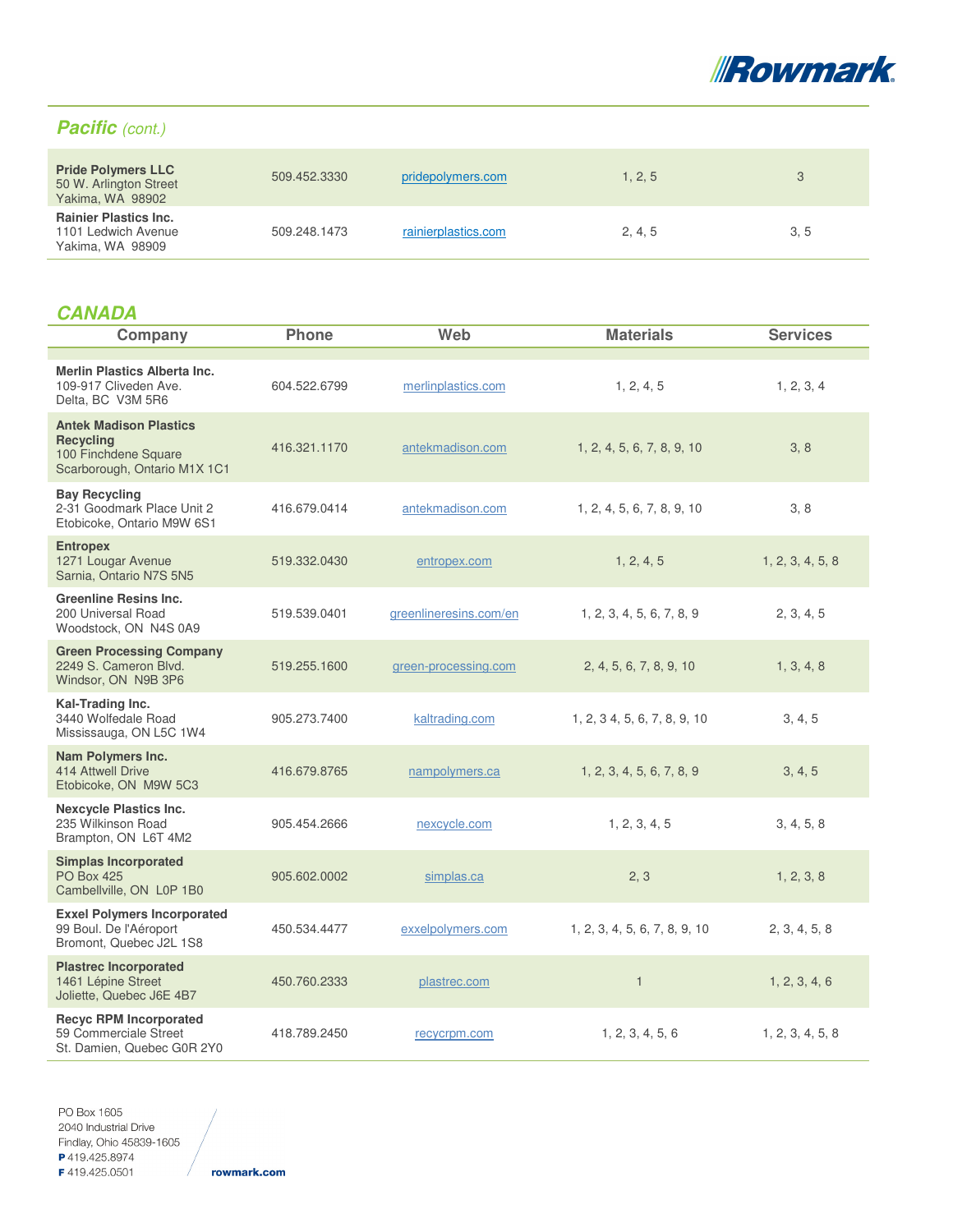



# **RECYCLING INSIGHTS**

### **WHY …**

As plastic professionals, we need to **take the lead** in dispelling the misinformation

We need to **address the negative public perception** of plastics

It is our **social responsibility** and is in **our own best interest** as industry experts to **reduce solid waste**

Recyclable materials **offer intrinsic value (\$\$)** when separated – **Note:** You never see copper wire in a land fill!

Regulatory issues – It's best to **regulate ourselves** before the government does it for us

### **FACTS …**

In 2009, approximately **30 million tons** of plastic was **generated** in the United States, but **less than 2 million tons** was **recovered**.

For **every ton** of plastics recycled, we **save 76 million** BTU's of energy … the equivalent of 3.8 barrels of oil.

Recycling **5 soda bottles** will make enough fiber fill to make **1 ski jacket**. **19 water bottles** will produce enough fiber to make **a large T-shirt** or **1 sq. ft. of carpet**.

Americans use **4 million water bottles an hour** but only 1 in 4 are recycled.

#### **5% of the worlds' population generates over 40% of its waste**

Without a resin code on a plastic product, **less than 1%** of the general population can identify one plastic from another.

#### **RECYCLABLE MATERIALS (cannot be recycled if combined - keep separation 'top of mind')**

HIPS | Acrylic | ABS | Polycarbonate | PETG | PP | PET | HDPE | PP | KYDEX

#### **PROBLEMATIC MATERIALS**

Banner Vinyl | Foam Board | Silicone Release Liners | PSA Products | Ink Cartridges Laminated – Decaled Graphics | Composites (ie: Dibond, Alucobond)

PO Box 1605 2040 Industrial Drive Findlay, Ohio 45839-1605 P419.425.8974 F4194250501